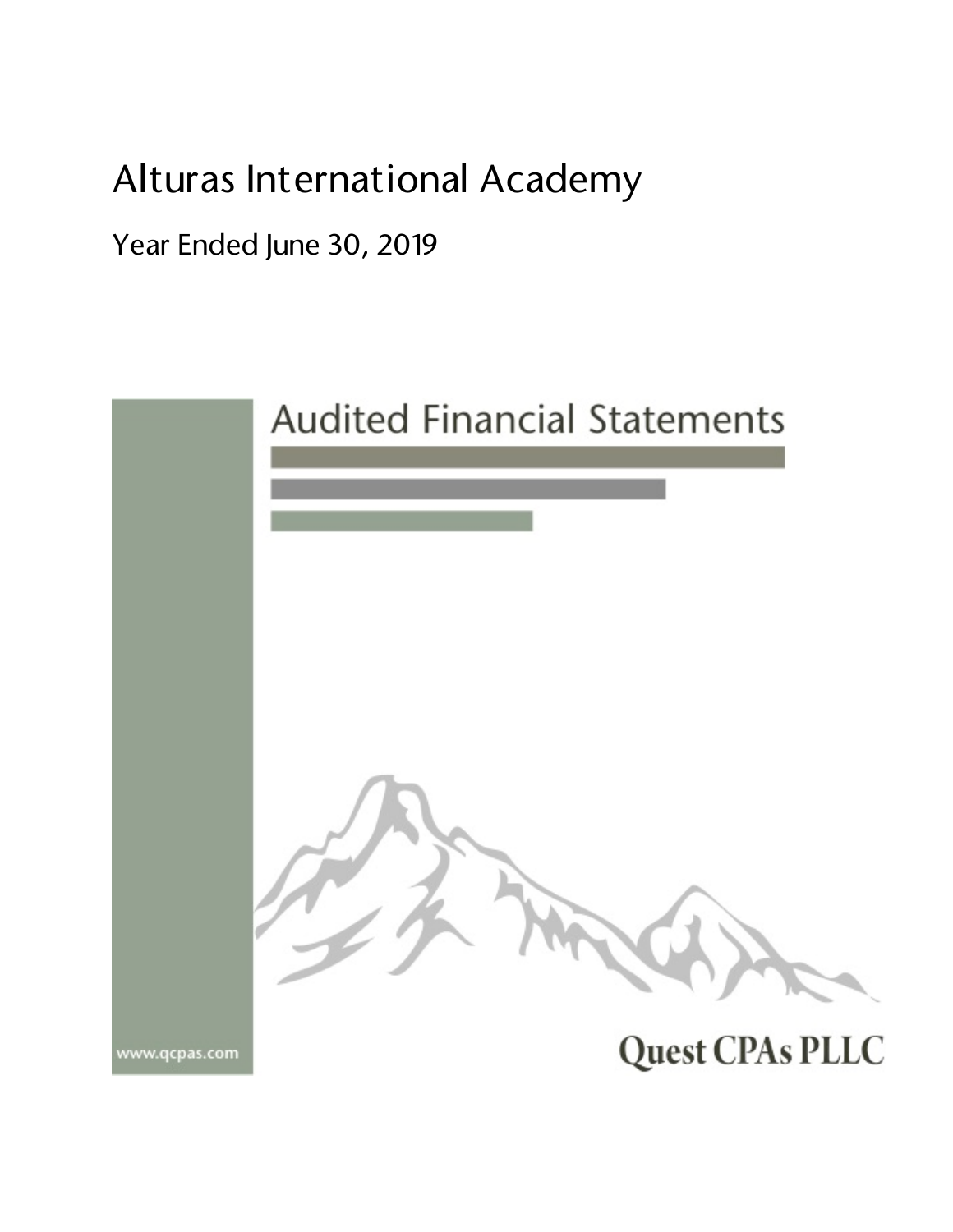#### **ALTURAS INTERNATIONAL ACADEMY**  Table of Contents

| <b>Financial Section</b>                                                                                                                                                                    |    |
|---------------------------------------------------------------------------------------------------------------------------------------------------------------------------------------------|----|
|                                                                                                                                                                                             | 1  |
| <b>Basic Financial Statements</b>                                                                                                                                                           |    |
| Government-Wide Financial Statements                                                                                                                                                        |    |
|                                                                                                                                                                                             | 4  |
|                                                                                                                                                                                             | 5  |
| <b>Fund Financial Statements</b>                                                                                                                                                            |    |
|                                                                                                                                                                                             | 6  |
| Statement of Revenues, Expenditures, and Changes in Fund Balances - Governmental Funds                                                                                                      | 8  |
|                                                                                                                                                                                             | 10 |
| <b>Required Supplementary Information</b>                                                                                                                                                   |    |
| Budgetary Comparison Schedule - General and Major Special Revenue Funds                                                                                                                     | 21 |
|                                                                                                                                                                                             | 23 |
|                                                                                                                                                                                             | 24 |
| <b>Supplementary Information</b>                                                                                                                                                            |    |
|                                                                                                                                                                                             | 25 |
| Combining Statement of Revenues, Expenditures, and Changes in Fund Balances – Nonmajor                                                                                                      | 27 |
| <b>Other Reports</b>                                                                                                                                                                        |    |
| Independent Auditor's Report on Internal Control Over Financial Reporting and on Compliance<br>and Other Matters Based on an Audit of the Financial Statements Performed in Accordance with | 29 |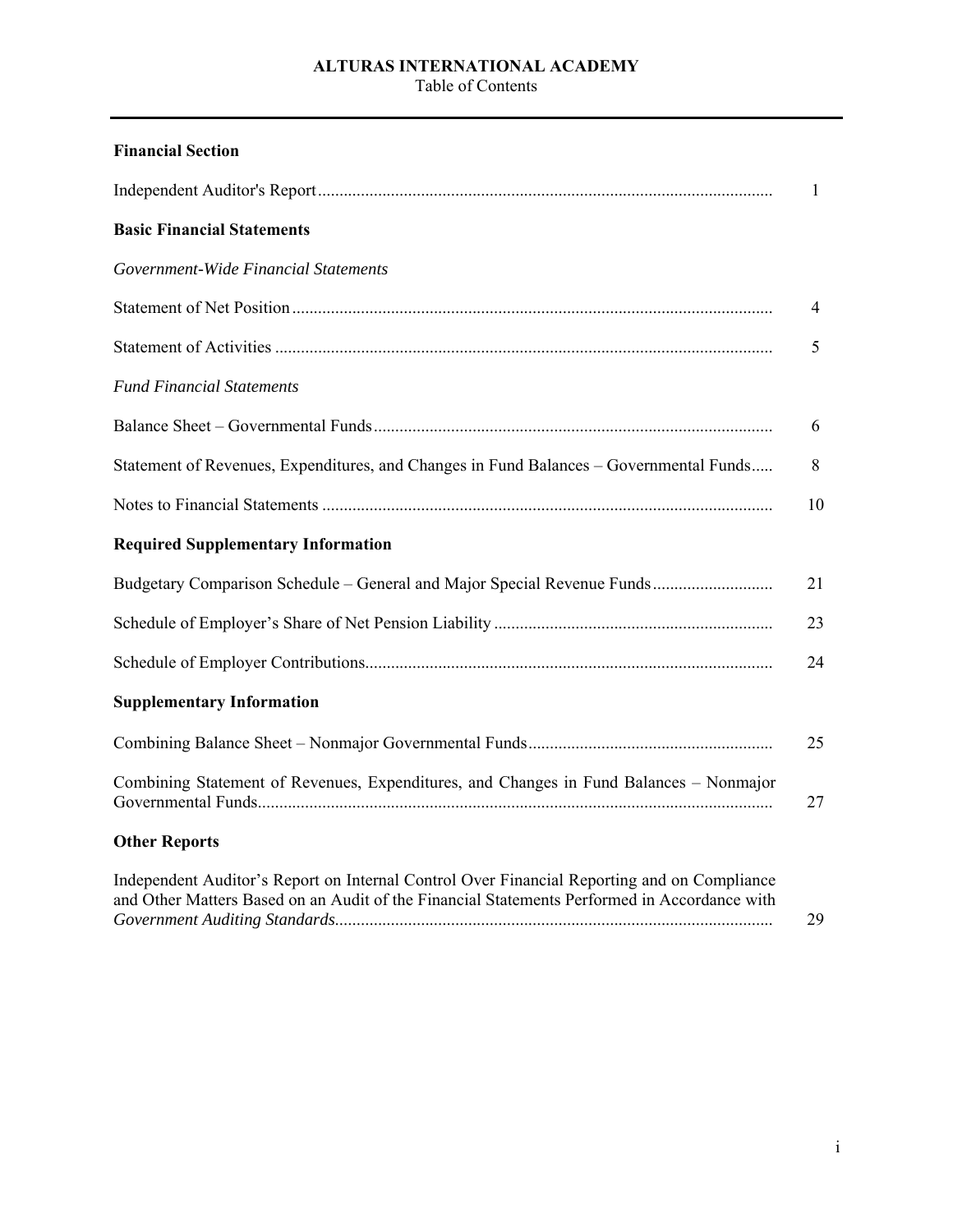

#### **Independent Auditor's Report**

Board of Directors Alturas International Academy

#### **Report on the Financial Statements**

We have audited the accompanying financial statements of the governmental activities, each major fund, and the aggregate remaining fund information of Alturas International Academy (the School) as of and for the year ended June 30, 2018, and the related notes to the financial statements, which collectively comprise the School's basic financial statements as listed in the table of contents.

#### **Management's Responsibility for the Financial Statements**

Management is responsible for the preparation and fair presentation of these financial statements in accordance with accounting principles generally accepted in the United States of America; this includes the design, implementation, and maintenance of internal control relevant to the preparation and fair presentation of financial statements that are free from material misstatement, whether due to fraud or error.

#### **Auditor's Responsibility**

Our responsibility is to express opinions on these financial statements based on our audit. We conducted our audit in accordance with auditing standards generally accepted in the United States of America and the standards applicable to financial audits contained in *Government Auditing Standards,* issued by the Comptroller General of the United States. Those standards require that we plan and perform the audit to obtain reasonable assurance about whether the financial statements are free of material misstatement.

An audit involves performing procedures to obtain audit evidence about the amounts and disclosures in the financial statements. The procedures selected depend on the auditor's judgment, including the assessment of the risks of material misstatement of the financial statements, whether due to fraud or error. In making those risk assessments, the auditor considers internal control relevant to the entity's preparation and fair presentation of the financial statements in order to design audit procedures that are appropriate in the circumstances, but not for the purpose of expressing an opinion on the effectiveness of the entity's internal control. Accordingly, we express no such opinion. An audit also includes evaluating the appropriateness of accounting policies used and the reasonableness of significant accounting estimates made by management, as well as evaluating the overall presentation of the financial statements.

We believe that the audit evidence we have obtained is sufficient and appropriate to provide a basis for our audit opinions.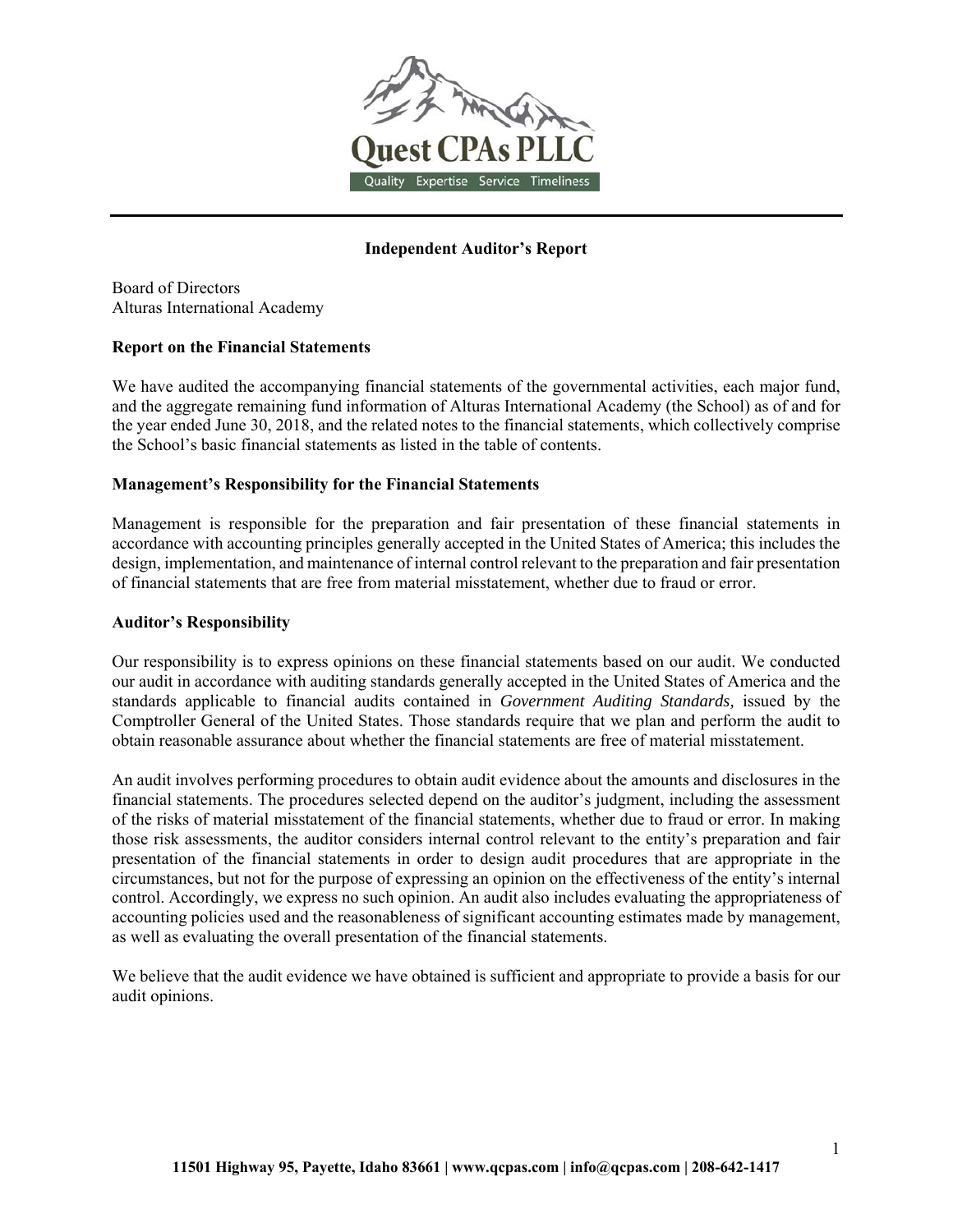#### **Basis for Qualified Opinion on Governmental Activities**

Management has elected not to adopt the provisions of GASB 75 *Accounting and Financial Reporting for Postemployment Benefits Other Than Pensions*. Accounting principles generally accepted in the United States of America require recognition and measurement of an asset or liability, deferred outflows of resources, deferred inflows of resources, and expenses related to the other postemployment benefits as well as certain note disclosures and required supplementary information. The amount by which the departure would affect net position, assets, liabilities, deferred outflows of resources, deferred inflows of resources, expenses, note disclosures, and required supplementary information has not been determined.

#### **Qualified Opinion**

In our opinion, except for the effects of the matter described in the "Basis for Qualified Opinion on Governmental Activities" paragraph, the financial statements referred to previously present fairly, in all material respects, the financial position of the governmental activities of the School, as of June 30, 2019, and the changes in financial position thereof for the year then ended in conformity with accounting principles generally accepted in the United States of America.

#### **Unmodified Opinions**

In our opinion, the financial statements referred to above present fairly, in all material respects, the respective financial position of each major fund and the aggregate remaining fund information of the School as of June 30, 2019, and the respective changes in financial position thereof for the year then ended in accordance with accounting principles generally accepted in the United States of America.

#### **Other Matters**

#### *Required Supplementary Information*

Accounting principles generally accepted in the United States of America require that the budgetary comparison schedules and schedule of employer contributions listed as required supplementary information in the table of contents be presented to supplement the basic financial statements. Such information, although not required to be a part of the basic financial statements, is required by the Governmental Accounting Standards Board who considers it to be an essential part of financial reporting for placing the basic financial statements in an appropriate operational, economic, and historical context. We have applied certain limited procedures to the required supplementary information in accordance with auditing standards generally accepted in the United States of America, which consisted of inquiries of management about the methods of preparing the information and comparing the information for consistency with management's responses to our inquiries, the basic financial statements, and other knowledge we obtained during our audit of the basic financial statements. We do not express an opinion or provide any assurance on the information because the limited procedures do not provide us with sufficient evidence to express an opinion or provide any assurance.

Management has not included the management's discussion and analysis information that accounting principles generally accepted in the United States of America require to be presented to supplement the basic financial statements. Such information, although not part of the basic financial statements, is required by the Governmental Accounting Standards Board, who considers it to be an essential part of financial reporting for placing the basic financial statements in an appropriate operational, economic, and historical context. Our opinion on the basic financial statements is not affected by not including this information.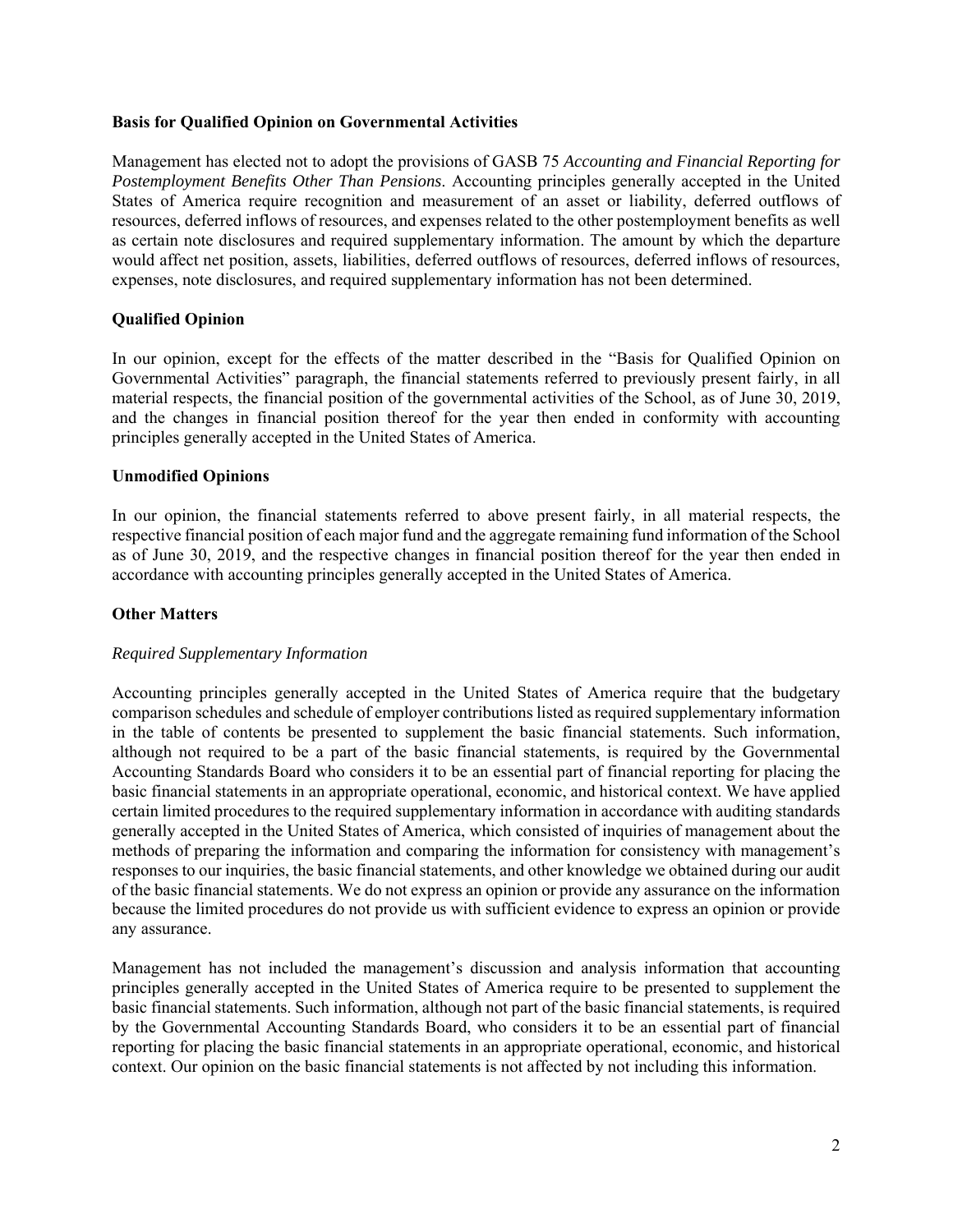#### *Other Information*

Our audit was conducted for the purpose of forming opinions on the financial statements that collectively comprise the School's basic financial statements. The accompanying combining and individual nonmajor fund financial statements are presented for purposes of additional analysis and are not a required part of the basic financial statements.

The combining and individual nonmajor fund financial statements are the responsibility of management and were derived from and relate directly to the underlying accounting and other records used to prepare the basic financial statements. Such information has been subjected to the auditing procedures applied in the audit of the basic financial statements and certain additional procedures, including comparing and reconciling such information directly to the underlying accounting and other records used to prepare the basic financial statements or the basic financial statements themselves, and other additional procedures in accordance with auditing standards generally accepted in the United States of America. In our opinion, the combining and individual nonmajor fund financial statements are fairly stated in all material respects in relation to the basic financial statements as a whole.

#### **Other Reporting Required by** *Government Auditing Standards*

In accordance with *Government Auditing Standards,* we have also issued our report dated August 23, 2019, on our consideration of the School's internal control over financial reporting and on our tests of its compliance with certain provisions of laws, regulations, contracts, grant agreements and other matters. The purpose of that report is to describe the scope of our testing of internal control over financial reporting and compliance and the results of that testing, and not to provide an opinion on the internal control over financial reporting or on compliance. That report is an integral part of an audit performed in accordance with *Government Auditing Standards* in considering the School's internal control over financial reporting and compliance.

#### Quest CPAs PLLC

Payette, Idaho August 23, 2019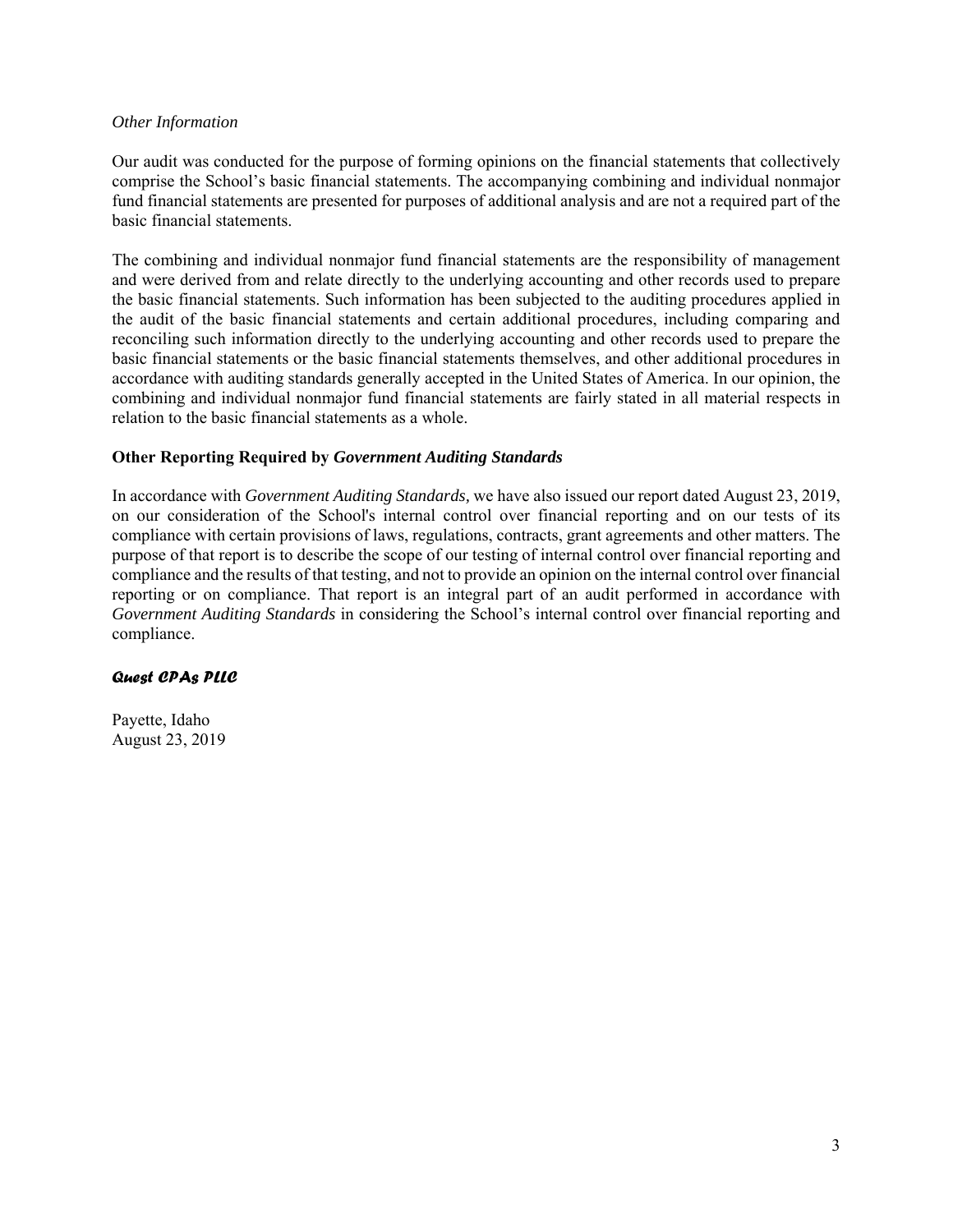# Statement of Net Position June 30, 2019

|                                                                             | Governmental<br><b>Activities</b> |
|-----------------------------------------------------------------------------|-----------------------------------|
| <b>Assets</b>                                                               |                                   |
| <b>Current Assets</b>                                                       |                                   |
| Cash                                                                        | \$420,113                         |
| Receivables:                                                                |                                   |
| <b>Local Sources</b>                                                        | 17,475                            |
| <b>State Sources</b>                                                        | 113,114                           |
| <b>Federal Sources</b>                                                      | 109,148                           |
| Prepaid Expenses                                                            | 12,526                            |
| <b>Total Current Assets</b>                                                 | 672,376                           |
| <b>Noncurrent Assets</b>                                                    |                                   |
| Nondepreciable Capital Assets                                               |                                   |
| Depreciable Net Capital Assets                                              | 68,533                            |
| <b>Total Noncurrent Assets</b>                                              | 68,533                            |
| <b>Total Assets</b>                                                         | 740,909                           |
| <b>Deferred Outflows of Resources</b>                                       |                                   |
| Pension Deferred Outflows                                                   | 213,929                           |
| <b>Total Deferred Outflows of Resources</b>                                 | 213,929                           |
| <b>Total Assets and Deferred Outflows of Resources</b>                      | \$954,838                         |
| <b>Liabilities</b>                                                          |                                   |
| <b>Current Liabilities</b>                                                  |                                   |
| Accounts Payable                                                            | \$18,122                          |
| Salaries & Benefits Payable                                                 | 234,067                           |
| <b>Unspent Grant Allocation</b>                                             | 8,332                             |
| <b>Total Current Liabilities</b>                                            | 260,521                           |
| Noncurrent Liabilities                                                      |                                   |
| Net Pension Liability                                                       | 439,337                           |
| <b>Total Noncurrent Liabilities</b>                                         | 439,337                           |
| <b>Total Liabilities</b>                                                    | 699,858                           |
| <b>Deferred Inflows of Resources</b>                                        |                                   |
| Pension Deferred Inflows                                                    | 81,994                            |
| <b>Total Deferred Inflows of Resources</b>                                  | 81,994                            |
| <b>Total Liabilities and Deferred Inflows of Resources</b>                  | 781,852                           |
| <b>Net Position</b>                                                         |                                   |
| Net Investment in Capital Assets                                            | 68,533                            |
| Restricted:                                                                 |                                   |
| <b>Special Programs</b>                                                     | 28,300                            |
| Unrestricted                                                                | 76,153                            |
| <b>Total Net Position</b>                                                   | 172,986                           |
| <b>Total Liabilities and Deferred Inflows of Resources and Net Position</b> | \$954,838                         |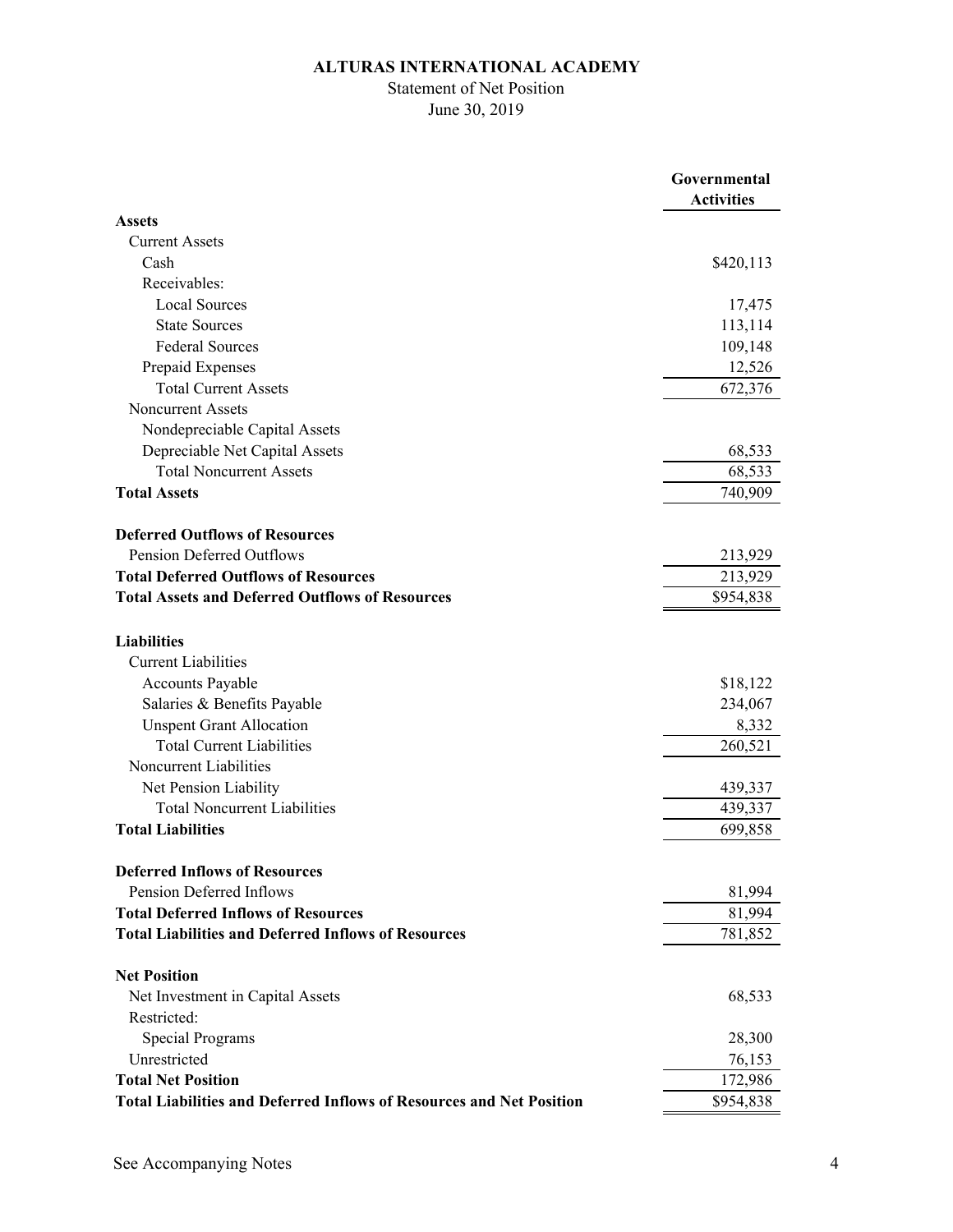## Statement of Activities

Year Ended June 30, 2019

|                                    |                           |                    | <b>Program Revenues</b> |                      | Net (Expense)<br><b>Revenue And</b><br>Changes in<br><b>Net Position</b> |
|------------------------------------|---------------------------|--------------------|-------------------------|----------------------|--------------------------------------------------------------------------|
|                                    |                           |                    | Operating               | Capital              |                                                                          |
|                                    |                           | <b>Charges For</b> | <b>Grants And</b>       | <b>Grants And</b>    | Governmental                                                             |
| <b>Functions/Programs</b>          | <b>Expenses</b>           | <b>Services</b>    | <b>Contributions</b>    | <b>Contributions</b> | <b>Activities</b>                                                        |
| <b>Governmental Activities</b>     |                           |                    |                         |                      |                                                                          |
| <b>Instructional Programs</b>      |                           |                    |                         |                      |                                                                          |
| <b>Elementary School</b>           | \$1,512,441               |                    | \$358,654               |                      | (\$1,153,787)                                                            |
| Secondary School                   |                           |                    |                         |                      |                                                                          |
| Special Education                  | 148,281                   |                    | 58,150                  |                      | (90, 131)                                                                |
| School Activity                    | 4,931                     |                    |                         |                      | (4,931)                                                                  |
| <b>Support Service Programs</b>    |                           |                    |                         |                      |                                                                          |
| Special Education Support Services | 967                       |                    | 750                     |                      | (217)                                                                    |
| <b>Instruction Improvement</b>     | 11,627                    |                    | 8,730                   |                      | (2,897)                                                                  |
| <b>Educational Media</b>           | 203                       |                    |                         |                      | (203)                                                                    |
| Board of Education                 | 5,475                     |                    |                         |                      | (5, 475)                                                                 |
| District Administration            | 14,633                    |                    |                         |                      | (14, 633)                                                                |
| School Administration              | 359,119                   |                    |                         |                      | (359, 119)                                                               |
| <b>Business Operation</b>          | 39,000                    |                    |                         |                      | (39,000)                                                                 |
| Buildings - Care                   | 101,579                   |                    |                         |                      | (101, 579)                                                               |
| Maintenance - Student Occupied     | 588,209                   |                    |                         |                      | (588, 209)                                                               |
| Maintenance - Grounds              | 5,812                     |                    |                         |                      | (5,812)                                                                  |
| Pupil-To-School Transportation     | 139,835                   |                    |                         |                      | (139, 835)                                                               |
| Non-Instructional Programs         |                           |                    |                         |                      |                                                                          |
| Child Nutrition                    | 50,070                    | \$30,989           |                         |                      | (19,081)                                                                 |
| Capital Assets - Student Occupied  | 8,470                     |                    |                         |                      | (8, 470)                                                                 |
| <b>Total</b>                       | $\overline{$2,990,652}$   | \$30,989           | \$426,284               | \$0                  | (2, 533, 379)                                                            |
|                                    | <b>General Revenues</b>   |                    |                         |                      |                                                                          |
|                                    | Local Revenue             |                    |                         |                      | 48,437                                                                   |
|                                    | <b>State Revenue</b>      |                    |                         |                      | 2,694,138                                                                |
|                                    | <b>Federal Revenue</b>    |                    |                         |                      | $\theta$                                                                 |
|                                    | Pension Revenue (Expense) |                    |                         |                      | (291, 934)                                                               |
|                                    | <b>Total</b>              |                    |                         |                      | 2,450,641                                                                |

| <b>Change in Net Position</b>   | (82,738)  |
|---------------------------------|-----------|
| <b>Net Position - Beginning</b> | 255,724   |
| <b>Net Position - Ending</b>    | \$172,986 |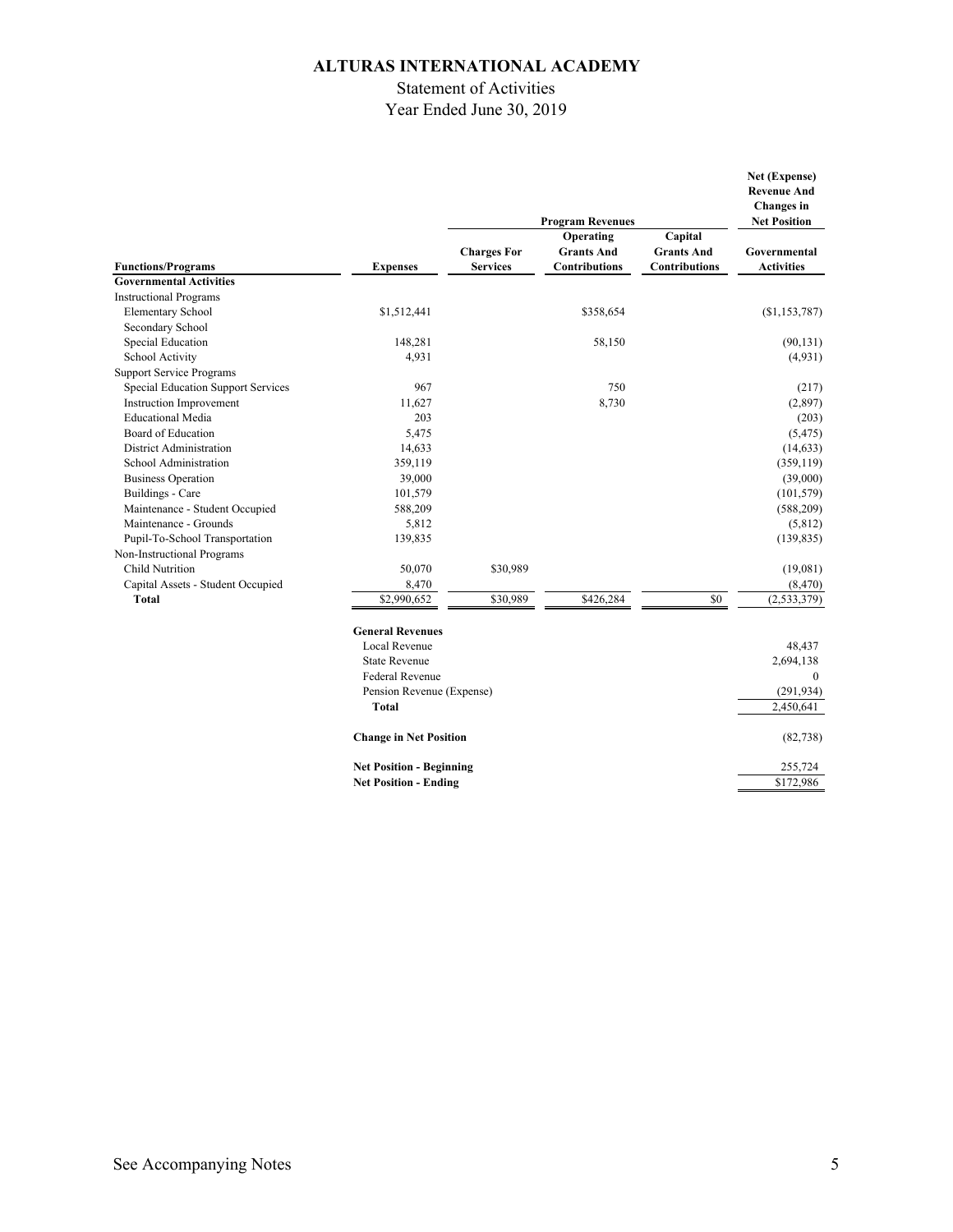# Balance Sheet - Governmental Funds

June 30, 2019

|                                            | General   | <b>Nutrition</b> | <b>Child</b>     | Other        | <b>Total</b><br>Governmental |
|--------------------------------------------|-----------|------------------|------------------|--------------|------------------------------|
|                                            |           |                  |                  | Governmental |                              |
|                                            | Fund      | Fund             | <b>Funds</b>     | <b>Funds</b> |                              |
| <b>Assets</b>                              |           |                  |                  |              |                              |
| Cash                                       | \$390,856 |                  | \$29,257         | \$420,113    |                              |
| Receivables:                               |           |                  |                  |              |                              |
| <b>Local Sources</b>                       | 17,360    | \$115            | 0                | 17,475       |                              |
| <b>State Sources</b>                       | 113,114   |                  | 0                | 113,114      |                              |
| <b>Federal Sources</b>                     |           |                  | 109,148          | 109,148      |                              |
| Due From Other Funds                       | 99,565    |                  | 0                | 99,565       |                              |
| Prepaid Expenditures                       | 12,526    |                  | $\boldsymbol{0}$ | 12,526       |                              |
| <b>Total Assets</b>                        | \$633,421 | \$115            | \$138,405        | \$771,941    |                              |
| <b>Liabilities</b>                         |           |                  |                  |              |                              |
| <b>Accounts Payable</b>                    | \$15,799  | \$62             | \$2,261          | \$18,122     |                              |
| Due To Other Funds                         |           | 53               | 99,512           | 99,565       |                              |
| Salaries & Benefits Payable                | 234,067   |                  | $\boldsymbol{0}$ | 234,067      |                              |
| <b>Unspent Grant Allocation</b>            |           |                  | 8,332            | 8,332        |                              |
| <b>Total Liabilities</b>                   | 249,866   | 115              | 110,105          | 360,086      |                              |
| <b>Fund Balances</b>                       |           |                  |                  |              |                              |
| Restricted:                                |           |                  |                  |              |                              |
| Special Programs                           |           |                  | 28,300           | 28,300       |                              |
| Nonspendable                               | 12,526    |                  | 0                | 12,526       |                              |
| Unassigned                                 | 371,029   |                  | 0                | 371,029      |                              |
| <b>Total Fund Balances</b>                 | 383,555   | $\theta$         | 28,300           | 411,855      |                              |
| <b>Total Liabilities and Fund Balances</b> | \$633,421 | \$115            | \$138,405        | \$771,941    |                              |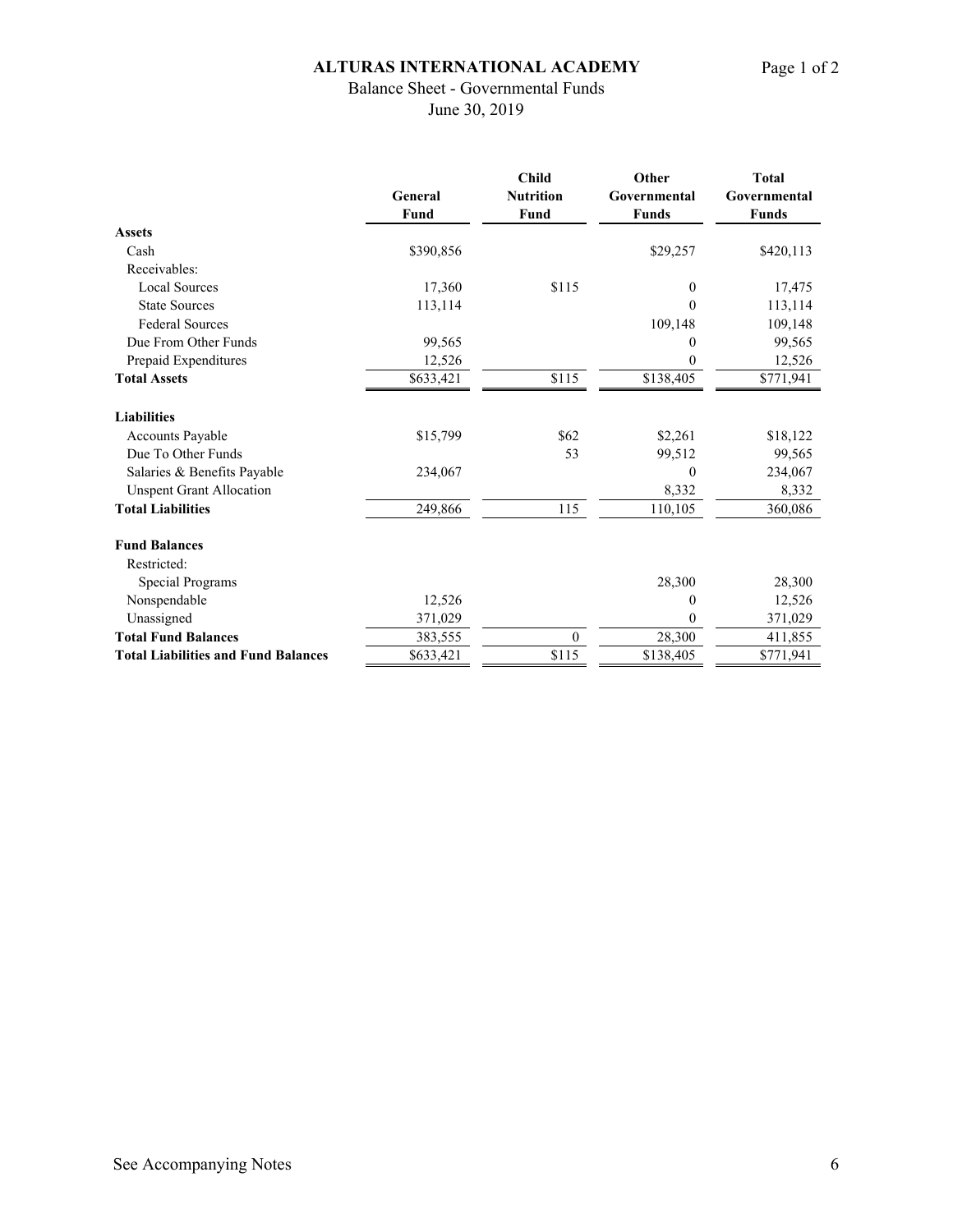# Balance Sheet - Governmental Funds June 30, 2019

# **Reconciliation of Total Governmental Fund Balances to Net Position of Governmental Activities Total Governmental Fund Balances** \$411,855 Amounts reported for governmental activities in the statement of net position are different because: Capital assets used in governmental activities are not financial resources and therefore are not reported in the funds. 68,533 Net pension liability and related pension source deferred outflow and deferred inflow of resources, are not due and payable in the current period and therefore are not reported in the funds. (307,402) Net Position of Governmental Activities **8172,986**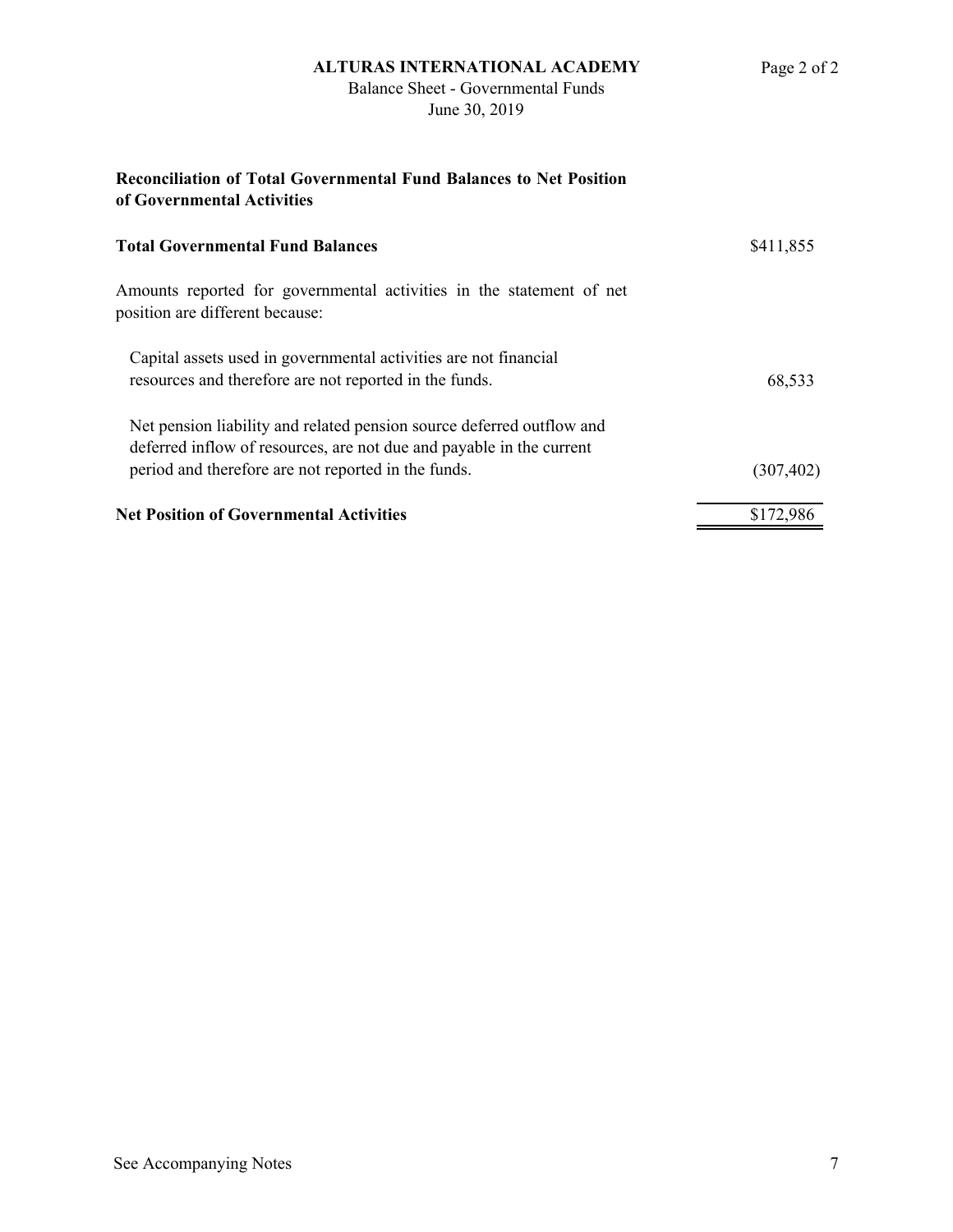# Statement of Revenues, Expenditures, and Changes in

Fund Balances - Governmental Funds

Year Ended June 30, 2019

|                                             | General   | <b>Child</b><br><b>Nutrition</b> | Other<br>Governmental | <b>Total</b><br>Governmental |
|---------------------------------------------|-----------|----------------------------------|-----------------------|------------------------------|
|                                             | Fund      | Fund                             | <b>Funds</b>          | <b>Funds</b>                 |
| <b>Revenues</b>                             |           |                                  |                       |                              |
| Local Revenue                               | \$248,437 | \$30,989                         | \$0                   | \$279,426                    |
| <b>State Revenue</b>                        | 2,694,138 |                                  | 104,725               | 2,798,863                    |
| Federal Revenue                             |           |                                  | 121,559               | 121,559                      |
| <b>Total Revenues</b>                       | 2,942,575 | 30,989                           | 226,284               | 3,199,848                    |
| <b>Expenditures</b>                         |           |                                  |                       |                              |
| <b>Instructional Programs</b>               |           |                                  |                       |                              |
| <b>Elementary School</b>                    | 1,534,449 |                                  | 130,354               | 1,664,803                    |
| Secondary School                            |           |                                  | $\mathbf{0}$          | $\theta$                     |
| Special Education                           | 90,131    |                                  | 58,150                | 148,281                      |
| School Activity                             | 4,931     |                                  | 0                     | 4,931                        |
| <b>Support Service Programs</b>             |           |                                  |                       |                              |
| <b>Special Education Support Services</b>   | 217       |                                  | 750                   | 967                          |
| <b>Instruction Improvement</b>              | 2,897     |                                  | 8,730                 | 11,627                       |
| <b>Educational Media</b>                    | 203       |                                  | 0                     | 203                          |
| Board of Education                          | 5,475     |                                  | $\mathbf{0}$          | 5,475                        |
| <b>District Administration</b>              | 14,633    |                                  | $\boldsymbol{0}$      | 14,633                       |
| School Administration                       | 359,119   |                                  | $\boldsymbol{0}$      | 359,119                      |
| <b>Business Operation</b>                   | 39,000    |                                  | $\boldsymbol{0}$      | 39,000                       |
| Buildings - Care                            | 101,579   |                                  | $\boldsymbol{0}$      | 101,579                      |
| Maintenance - Student Occupied              | 588,209   |                                  | $\boldsymbol{0}$      | 588,209                      |
| Maintenance - Grounds                       | 5,812     |                                  | $\boldsymbol{0}$      | 5,812                        |
| Pupil-To-School Transportation              | 139,835   |                                  | $\theta$              | 139,835                      |
| Non-Instructional Programs                  |           |                                  |                       |                              |
| <b>Child Nutrition</b>                      |           | 50,070                           | $\boldsymbol{0}$      | 50,070                       |
| Capital Assets - Student Occupied           |           |                                  | $\mathbf{0}$          | $\theta$                     |
| <b>Total Expenditures</b>                   | 2,886,490 | 50,070                           | 197,984               | 3,134,544                    |
| <b>Excess (Deficiency) of Revenues</b>      |           |                                  |                       |                              |
| <b>Over Expenditures</b>                    | 56,085    | (19,081)                         | 28,300                | 65,304                       |
| <b>Other Financing Sources (Uses)</b>       |           |                                  |                       |                              |
| Transfers In                                |           | 19,081                           | $\boldsymbol{0}$      | 19,081                       |
| <b>Transfers Out</b>                        | (19,081)  |                                  | $\boldsymbol{0}$      | (19,081)                     |
| <b>Total Other Financing Sources (Uses)</b> | (19,081)  | 19,081                           | $\boldsymbol{0}$      | $\overline{0}$               |
| <b>Net Change in Fund Balances</b>          | 37,004    | $\mathbf{0}$                     | 28,300                | 65,304                       |
| <b>Fund Balances - Beginning</b>            | 346,551   | $\mathbf{0}$                     | 0                     | 346,551                      |
| <b>Fund Balances - Ending</b>               | \$383,555 | \$0                              | \$28,300              | \$411,855                    |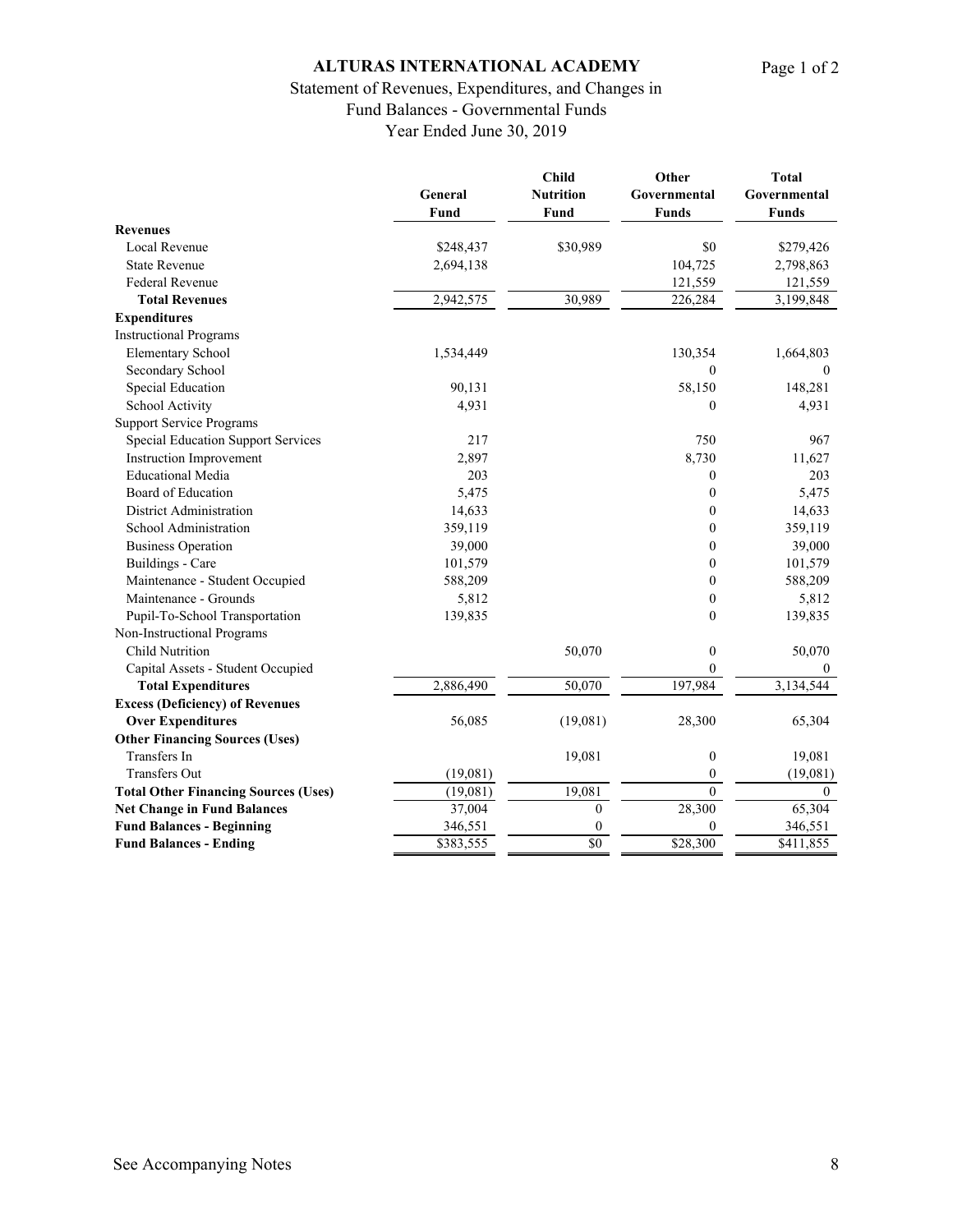| <b>ALTURAS INTERNATIONAL ACADEMY</b><br>Statement of Revenues, Expenditures, and Changes in<br>Fund Balances - Governmental Funds<br>Year Ended June 30, 2019                                                                         | Page 2 of 2  |
|---------------------------------------------------------------------------------------------------------------------------------------------------------------------------------------------------------------------------------------|--------------|
| Reconciliation of the Statement of Revenues, Expenditures, and Changes<br>in Fund Balances - Governmental Funds to the Statement of Activities                                                                                        |              |
| <b>Net Change in Fund Balances - Total Governmental Funds</b>                                                                                                                                                                         | \$65,304     |
| Amounts reported for governmental activities in the statement of activities<br>are different because:                                                                                                                                 |              |
| Government funds report capital outlays as expenditures. However, in the<br>statement of activities the cost of those assets is allocated over their<br>estimated useful lives as depreciation expense. This is the excess of capital |              |
| outlays over (under) depreciation expense in the current period.                                                                                                                                                                      | 6,778        |
| Changes in net pension liability and related pension source deferred<br>outflow and deferred inflow of resources do not provide or require current                                                                                    |              |
| financial resources and therefore are not reflected in the funds.                                                                                                                                                                     | (154, 820)   |
| <b>Change in Net Position of Governmental Activities</b>                                                                                                                                                                              | $(\$82,738)$ |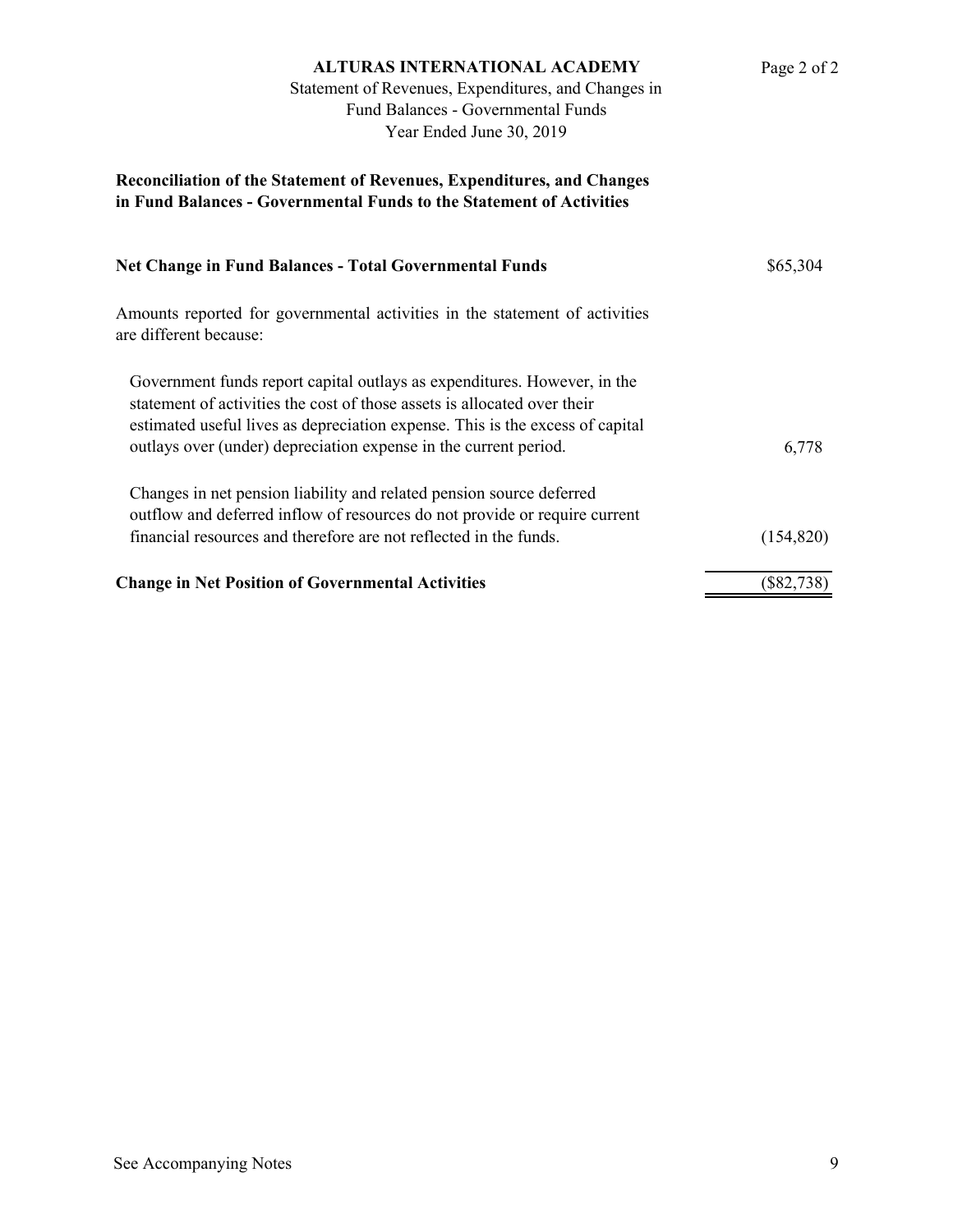Notes to Financial Statements

#### **A. SUMMARY OF SIGNIFICANT ACCOUNTING POLICIES**

**Reporting Entity** – Alturas International Academy (the School) is organized as a nonprofit corporation providing public charter school educational services as authorized by Section 33 of Idaho Code.

Idaho Code Section 33-5210(3) requires charter schools to comply with the same financial reporting requirements imposed on school districts, i.e. – on a governmental, rather than nonprofit, basis of accounting. Additionally, enabling legislation creates charter schools as public entities, i.e. – as public schools, subject to provisions common with other governmental entities as set forth in Idaho Code Section 33-5204. Accordingly, the School's basis of presentation follows the governmental, rather than nonprofit, reporting model.

These financial statements are prepared in accordance with generally accepted accounting principles (GAAP) as applied to charter schools. The governmental accounting standards board (GASB) is responsible for establishing GAAP for state and local governments through its pronouncements (statements and interpretations). The more significant accounting policies established in GAAP and used by the School are discussed below.

**Basic Financial Statements - Government-Wide Statements** – The School's basic financial statements include both government-wide (reporting the School as a whole) and fund financial statements (reporting the School's major funds). Both government-wide and fund financial statements categorize primary activities as either governmental or business type. Currently, all the School's activities are categorized as governmental activities.

In the government-wide statement of net position, the activities columns (a) are presented on a consolidated basis by column, (b) and are reported on a full accrual, economic resource basis, which recognizes all longterm assets and receivables as well as long-term debt and obligations.

The government-wide statement of activities reports both the gross and net cost of each of the School's functions. The functions are also supported by general government revenues as reported in the statement of activities. The statement of activities reduces gross expenses (including depreciation when recorded) by related program revenues and operating and capital grants. Program revenues must be directly associated with the function. Internal activity between funds (when two or more funds are involved) is eliminated in the government-wide statement of activities. Operating grants include operating-specific and discretionary (either operating or capital) grants while the capital grants column reports capital-specific grants.

The net costs (by function) are normally covered by general revenues.

The School reports expenditures in accordance with the State Department of Education's "Idaho Financial Accounting Reporting Management System" (IFARMS). IFARMS categorizes all expenditures by function, program and object. Accordingly, there is no allocation of indirect costs.

The government-wide focus is more on the sustainability of the School as an entity and the change in the School's net position resulting from the current year's activities. Fiduciary funds, when present, are not included in the government-wide statements.

**Basic Financial Statements - Fund Financial Statements –** The financial transactions of the School are reported in individual funds in the fund financial statements. Each fund is accounted for by providing a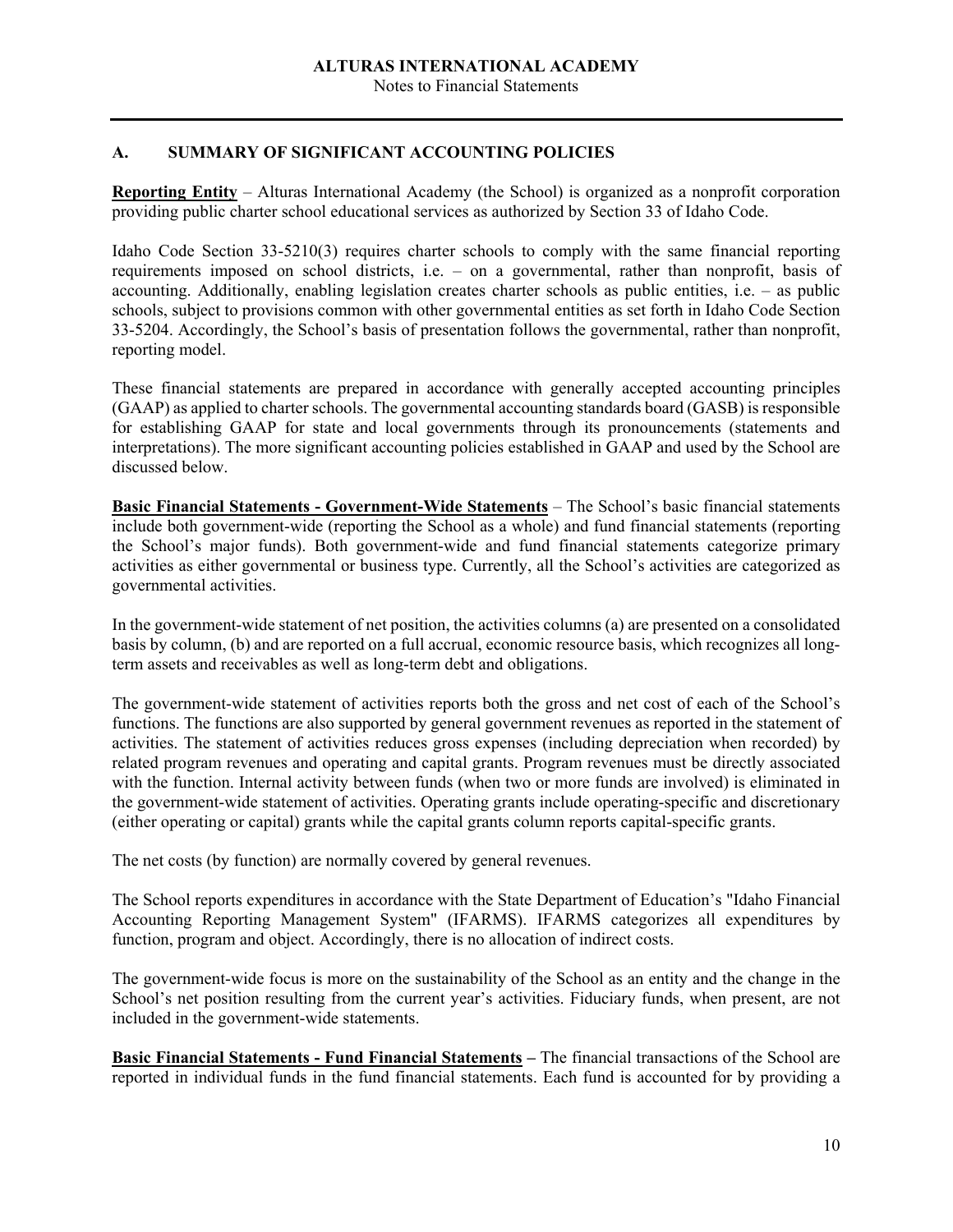separate set of self-balancing accounts that comprises its assets, deferred outflows of resources, liabilities, deferred inflows of resources, fund equity, revenues and expenditures/expenses.

The emphasis in fund financial statements is on the major funds. Nonmajor funds by category are summarized into a single column. Generally accepted accounting principles set forth minimum criteria (percentage of assets and deferred outflows of resources, liabilities and deferred inflows of resources, revenues or expenditures/expenses of the funds) for the determination of major funds.

The focus of the governmental funds' measurement (in the fund statements) is upon determination of financial position and changes in financial position (sources, uses, and balances of financial resources) rather than upon net income. Major governmental funds of the School include:

*General Fund* – The general fund is the School's primary operating fund. It is used to account for all financial resources except those required to be accounted for in another fund.

*Special Revenue Funds* – Special revenue funds are used to account for the proceeds of specific revenue sources that are legally restricted to expenditures for specified purposes. Major special revenue funds include the child nutrition fund, which serves to account for providing nutritional meals to students.

**Basis of Accounting –** Basis of accounting refers to the point at which revenues or expenditures/expenses are recognized in the accounts and reported in the financial statements. It relates to the timing of the measurements made regardless of the measurement focus applied.

Activities in the government-wide and fiduciary fund financial statements are presented on the full accrual basis of accounting. Revenues are recognized when earned and expenses are recognized when incurred.

The governmental funds financial statements are presented on the modified accrual basis of accounting. Under the modified accrual basis of accounting, revenues are recorded when susceptible to accrual (when they become both measurable and available). "Measurable" means the amount of the transaction can be determined and "available" means collectible within the current period or within thirty days after year end. Expenditures are recorded when the related fund liability is incurred. Exceptions to this general rule include principal and interest on long-term debt which, if any, are recognized when due and payable.

**Cash** – Nearly all the cash balances of the School's funds are pooled for investment purposes. The individual funds' portions of the pooled cash are reported in each fund as cash. Interest earned on pooled cash is paid to the general fund unless Idaho Code specifies otherwise.

**Receivables** – Receivables are reported net of any estimated uncollectible amounts.

**Inventories** – Material supplies on hand at year end are stated at the lower of cost or net realizable value using the first-in, first-out method.

**Capital Assets and Depreciation** – Capital assets purchased or acquired with an original cost of \$5,000 or more are reported at historical cost or estimated historical cost. Contributed assets are reported at acquisition value as of the date received. Additions, improvements and other capital outlays that significantly extend the useful life of an asset are capitalized. Other costs incurred for repairs and maintenance are expensed as incurred. Depreciation over the estimated useful lives of depreciable assets is recorded using the straight line method.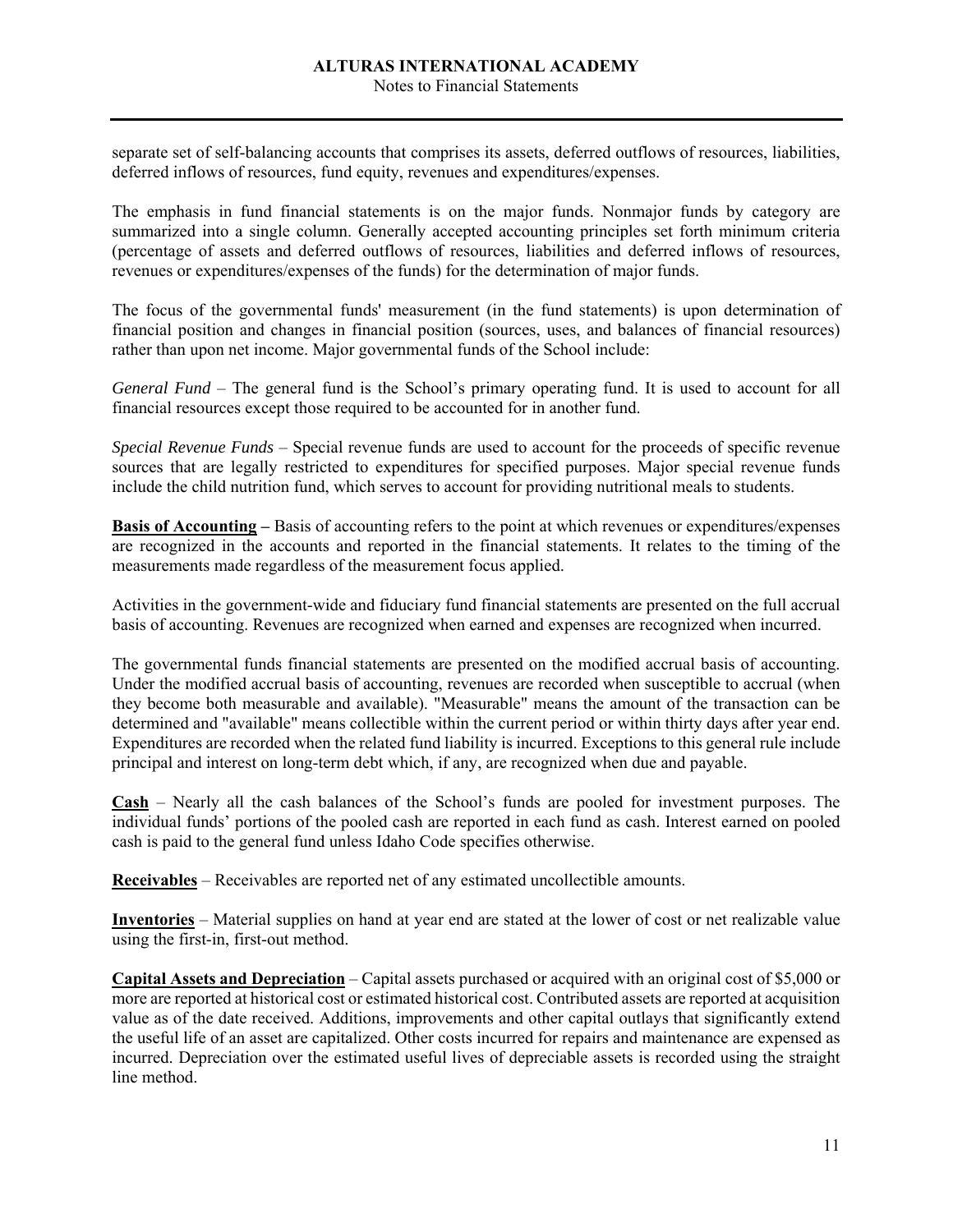Notes to Financial Statements

**Compensated Absences** – The School provides certain compensated absences to its employees. The estimated amount of compensation for future amounts is deemed to be immaterial and, accordingly, no liability is recorded.

**Other Post-Employment Benefits** – The School does not provide benefits to retired employees other than retirement benefits funded through the Public Employees Retirement System of Idaho. However, certain retired employees can remain on the School insurance policy after retirement if the retired employee pays the average monthly cost. The difference between the age-adjusted monthly cost and the average monthly cost is referred to as an "implicit subsidy" since the medical insurance rate of a retired employee is generally higher than the medical insurance rate of a younger employee. GASB 75 requires that employers have actuarial calculations performed for these other post-employment benefits so that liabilities and related expenses can be recorded in the government-wide financial statements and related notes and required supplementary information can be prepared. Management believes the costs of implementing GASB 75 cannot be justified at this time. Accordingly, the School accounts for the other-post employment benefits for retirees on the pay-as-you-go basis.

**Pensions –** For purposes of information about the fiduciary net position of the Public Employee Retirement System of Idaho Base Plan (the Base Plan), additions to/deductions from Base Plan's fiduciary net position have been determined on the same basis as they are reported by the Base Plan. For this purpose, benefit payments (including refunds of employee contributions) are recognized when due and payable in accordance with the benefit terms. Investments are reported at fair value.

**Net Position** – Net position is assets plus deferred outflows of resources less liabilities less deferred inflows of resources. The net investment in capital assets component of net position consists of the historical cost of capital assets less accumulated depreciation less any outstanding debt that was used to finance those assets plus deferred outflows of resources less deferred inflows of resources related to those assets. Restricted net position consists of assets that are restricted by creditors, grantors, contributors, legislation, and other parties. All other net position not reported as restricted or net investment in capital assets is reported as unrestricted.

**Fund Balance Classifications** – Restrictions of the fund balance indicate portions that are legally or contractually segregated for a specific future use. Nonspendable portions of the fund balance are those amounts that cannot be spent because they are in a nonspendable form or because they are legally or contractually required to be maintained intact. Committed portions represent amounts that can only be used for specific purposes pursuant to formal action (i.e. board approval) of the reporting entity's governing body. Assigned portions represent amounts that are constrained by the government's intent to be used for a specific purpose. Remaining fund balances are reported as unassigned. When expenditures are incurred that qualify for either restricted or unrestricted resources, the School first utilizes restricted resources. When expenditures are incurred that qualify for either committed or assigned or unassigned resources, the School first utilizes committed resources then assigned resources before using unassigned resources.

**Income Taxes** – The School is exempt from income taxes under Section 501(c)(3) of the Internal Revenue Code except for income, if any, derived from unrelated business activities. The School's tax returns for the current year and prior two years are subject to examination by the IRS and state tax authorities, generally for three years after they are filed.

**Contingent Liabilities** – Amounts received or receivable from grantor agencies are subject to audit and adjustment by grantor agencies. Any disallowed claims, including amounts already collected, may constitute a liability of the applicable funds. The amount, if any, of expenditures which may be disallowed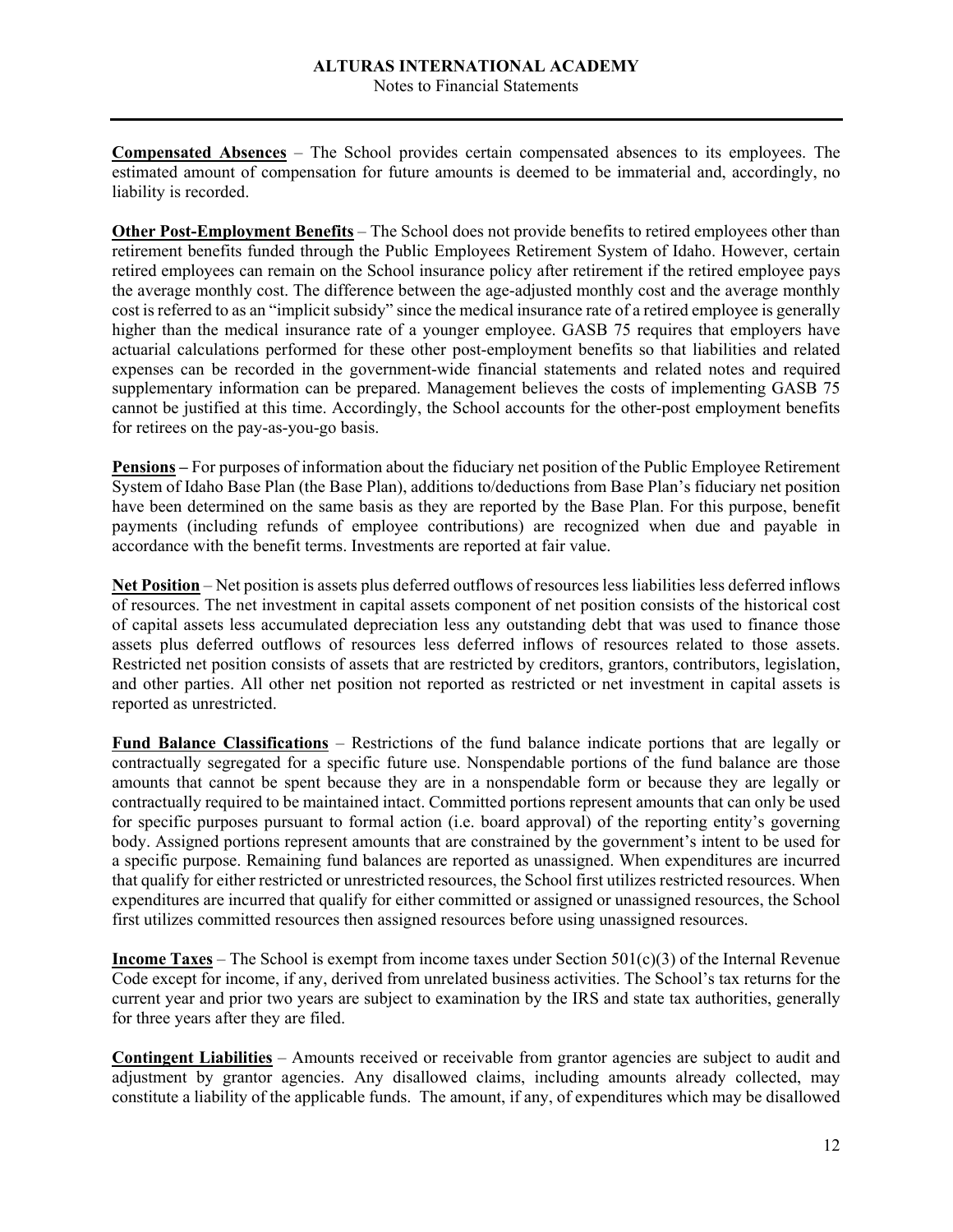by the grantor cannot be determined at this time although the School expects such amounts, if any, to be immaterial.

**Interfund Activity** – Interfund activity is reported either as loans, services provided, reimbursements, or transfers. Loans are reported as interfund receivables and payables as appropriate and are subject to elimination upon consolidation. Services provided, deemed to be at market or near market rates, are treated as revenues and expenditures/expenses. Reimbursements are when one fund incurs a cost, charges the appropriate benefiting fund, and reduces its related cost as a reimbursement. All other interfund transactions are treated as transfers.

**Use of Estimates** – The preparation of financial statements in conformity with accounting principles generally accepted in the United States of America requires management to make estimates and assumptions that affect certain reported amounts and disclosures. Accordingly, actual results could differ from those estimates.

**Custodial Credit Risk** – The School maintains its cash at insured financial institutions. Periodically, balances may exceed federally insured limits. The School does not have a formal policy concerning custodial credit risk.

**Risk Management** – The School is exposed to various risks related to its operations. Insurance is utilized to the extent practical to minimize these risks.

**Subsequent Events –** Subsequent events were evaluated through the date of the auditor's report, which is the date the financial statements were available to be issued.

#### **B. CASH**

Cash consists of the following at year end:

| Cash - Deposits | \$420,113 |
|-----------------|-----------|
| <b>Total</b>    | \$420,113 |

**Deposits** – At year end, the carrying amounts of the School's deposits were \$420,113 and the bank balances were \$444,344. Of the bank balances, \$343,401 was insured and the balance was uninsured and uncollateralized.

**Investments** – State statutes authorize government entities to invest in certain bonds, notes, accounts, investment pools, and other obligations of the state, U.S. Treasury, and U.S. corporations pursuant to Idaho Code 67-1210 and 67-1210A. These statutes are designed to help minimize the custodial risk that deposits may not be returned in the event of the failure of the issuer or other counterparty, interest rate risk resulting from fair value losses arising from rising interest rates, or credit risks that an issuer or other counterparty will not fulfill its obligations. The School's investment policy complies with state statutes.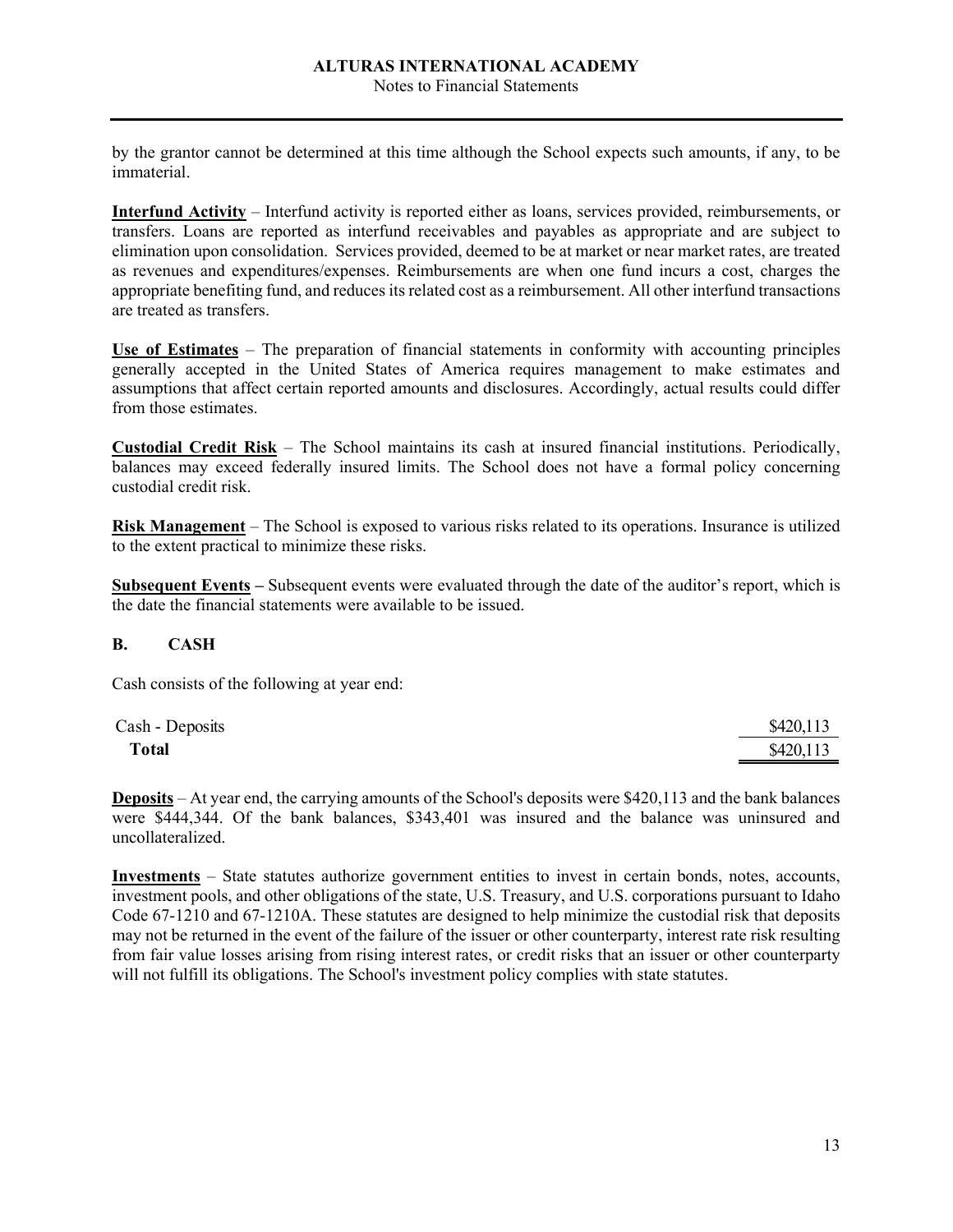Notes to Financial Statements

# **C. RECEIVABLES**

Receivables consist of the following at year end:

|                           | General<br><b>Fund</b> | <b>Special</b><br>Revenue<br><b>Funds</b> | <b>Total</b> |
|---------------------------|------------------------|-------------------------------------------|--------------|
| <b>Local Sources</b>      |                        |                                           |              |
| Other Local Sources       | \$17,360               | \$115                                     | \$17,475     |
| <b>Total</b>              | \$17,360               | \$115                                     | \$17,475     |
| <b>State Sources</b>      |                        |                                           |              |
| <b>Foundation Program</b> | \$113,114              |                                           | \$113,114    |
| <b>Total</b>              | \$113,114              |                                           | \$113,114    |
| <b>Federal Sources</b>    |                        |                                           |              |
| Special Programs          |                        | \$109,148                                 | \$109,148    |
| <b>Total</b>              |                        | \$109,148                                 | \$109,148    |

# **D. CAPITAL ASSETS**

A summary of capital assets for the year is as follows:

|                                 | <b>Beginning</b> |                  |                  | <b>Ending</b>    |
|---------------------------------|------------------|------------------|------------------|------------------|
|                                 | <b>Balance</b>   | <b>Increases</b> | <b>Decreases</b> | <b>Balance</b>   |
| Nondepreciable Capital Assets   |                  |                  |                  |                  |
| Land                            | \$0              |                  |                  | \$0              |
| <b>Total</b>                    | $\theta$         | \$0              | \$0              | $\boldsymbol{0}$ |
| Depreciable Capital Assets      |                  |                  |                  |                  |
| <b>Buildings</b>                | $\theta$         |                  |                  | $\Omega$         |
| Equipment                       | 69,452           | 15,248           |                  | 84,700           |
| Subtotal                        | 69,452           | 15,248           | $\theta$         | 84,700           |
| <b>Accumulated Depreciation</b> |                  |                  |                  |                  |
| <b>Buildings</b>                | $\theta$         |                  |                  | $\theta$         |
| Equipment                       | 7,697            | 8,470            |                  | 16,167           |
| Subtotal                        | 7,697            | 8,470            | $\overline{0}$   | 16,167           |
| <b>Total</b>                    | 61,755           | 6,778            | $\boldsymbol{0}$ | 68,533           |
| <b>Net Capital Assets</b>       | \$61,755         | \$6,778          | \$0              | \$68,533         |

Depreciation expense of \$8,470 was charged to the capital assets – student occupied program.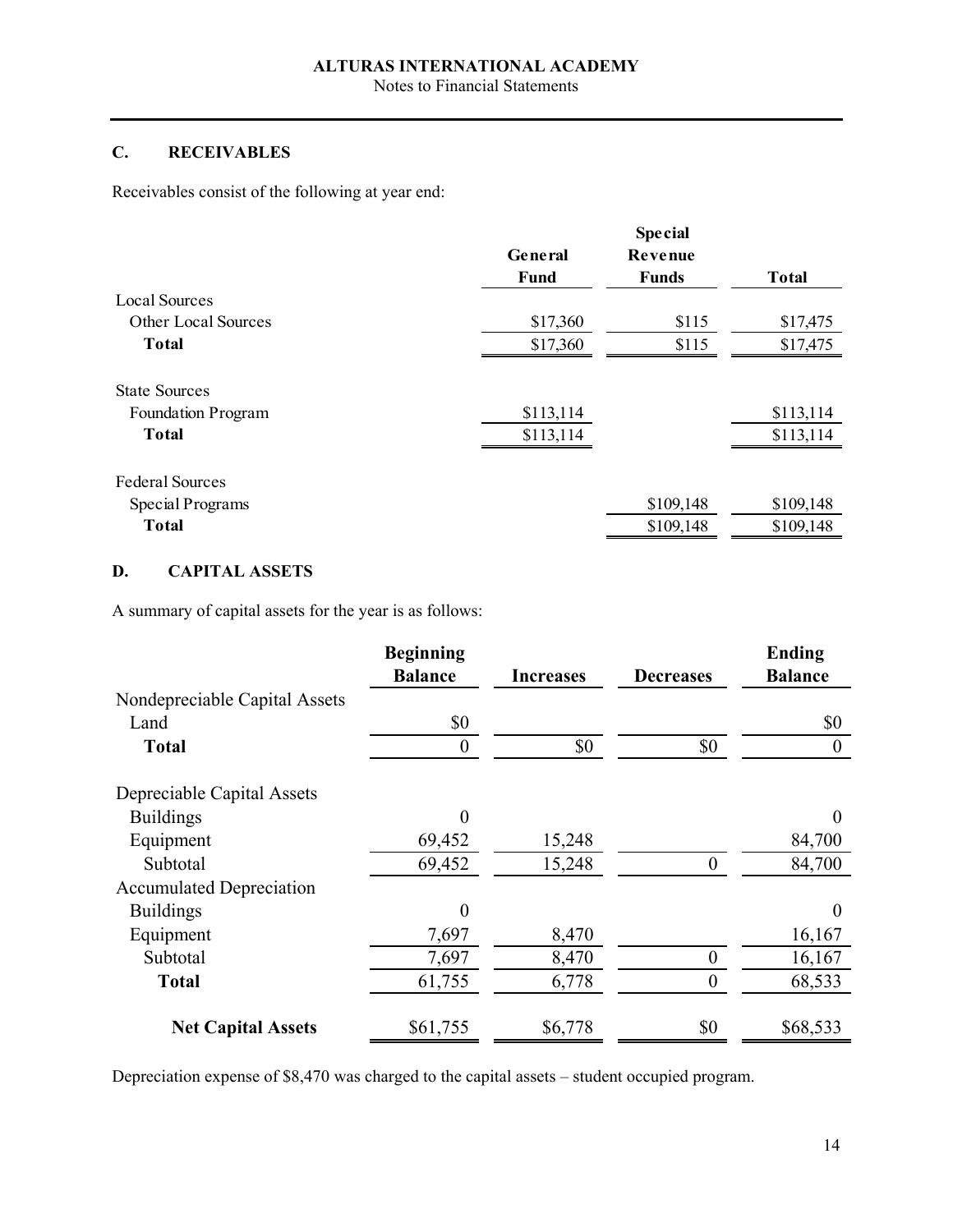Notes to Financial Statements

#### **E. OPERATING LEASE**

The School has an operating lease for its facilities. The lease's term is from November 28, 2016 to June 30, 2037 and has provisions for additional extensions. The lease requires quarterly payments whose annual total is equal to a percentage of the facilities' project cost. Total lease payments for the year were \$525,000.

Future minimum lease payments are estimated as follows:

| Year           |              |
|----------------|--------------|
| <b>Ended</b>   |              |
| 6/30/20        | \$525,000    |
| 6/30/21        | 525,000      |
| 6/30/22        | 576,000      |
| 6/30/23        | 648,000      |
| 6/30/24        | 720,000      |
| $6/30/25 - 29$ | 4,299,840    |
| $6/30/30-34$   | 4,459,278    |
| $6/30/35 - 37$ | 2,714,697    |
| <b>Total</b>   | \$14,467,815 |

#### **F. PENSION PLAN**

#### *Plan Description*

The School contributes to the Base Plan which is a cost-sharing multiple-employer defined benefit pension plan administered by Public Employee Retirement System of Idaho (PERSI or System) that covers substantially all employees of the State of Idaho, its agencies and various participating political subdivisions. The cost to administer the plan is financed through the contributions and investment earnings of the plan. PERSI issues a publicly available financial report that includes financial statements and the required supplementary information for PERSI. That report may be obtained on the PERSI website at www.persi.idaho.gov.

Responsibility for administration of the Base Plan is assigned to the Board comprised of five members appointed by the Governor and confirmed by the Idaho Senate. State law requires that two members of the Board be active Base Plan members with at least ten years of service and three members who are Idaho citizens not members of the Base Plan except by reason of having served on the Board.

#### *Pension Benefits*

The Base Plan provides retirement, disability, death and survivor benefits of eligible members or beneficiaries. Benefits are based on members' years of service, age, and highest average salary. Members become fully vested in their retirement benefits with five years of credited service (5 months for elected or appointed officials). Members are eligible for retirement benefits upon attainment of the ages specified for their employment classification. The annual service retirement allowance for each month of credited service is 2.0% (2.3% for police/firefighters) of the average monthly salary for the highest consecutive 42 months.

The benefit payments for the Base Plan are calculated using a benefit formula adopted by the Idaho Legislature. The Base Plan is required to provide a 1% minimum cost of living increase per year provided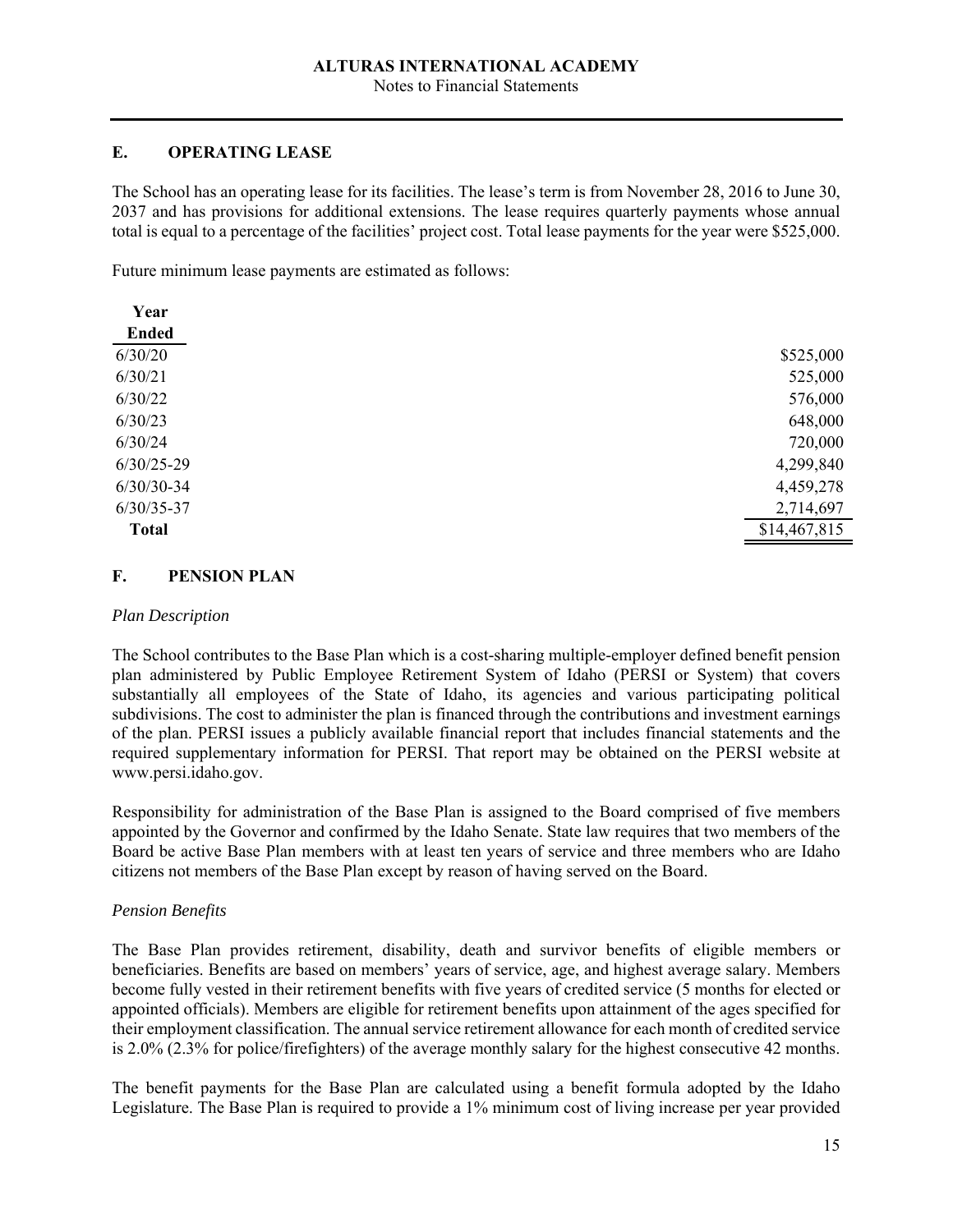#### Notes to Financial Statements

the Consumer Price Index increases 1% or more. The PERSI Board has the authority to provide higher cost of living increases to a maximum of the Consumer Price Index movement or 6%, whichever is less; however, any amount above the 1% minimum is subject to review by the Idaho Legislature.

#### *Member and Employer Contributions*

Member and employer contributions paid to the Base Plan are set by statute and are established as a percent of covered compensation. Contribution rates are determined by the PERSI Board within limitations, as defined by state law. The Board may make periodic changes to employer and employee contribution rates (expressed as percentages of annual covered payroll) that are adequate to accumulate sufficient assets to pay benefits when due.

The contribution rates for employees are set by statute at 60% of the employer rate for general employees and 72% for police and firefighters. As of June 30, 2018 it was 6.79% for general employees and 8.36% for police and firefighters. The employer contribution rate as a percent of covered payroll is set by the Retirement Board and was 11.32% for general employees and 11.66% for police and firefighters. The School's contributions were \$137,114 for the year ended June 30, 2019.

#### *Pension Liabilities, Pension Expense (Revenue), and Deferred Outflows of Resources and Deferred Inflows of Resources Related to Pensions*

At June 30, 2019, the School reported a liability for its proportionate share of the net pension liability. The net pension liability was measured as of June 30, 2018, and the total pension liability used to calculate the net pension liability was determined by an actuarial valuation as of that date. The School's proportion of the net pension liability was based on the School's share of contributions in the Base Plan pension plan relative to the total contributions of all participating PERSI Base Plan employers. At June 30, 2019, the School's proportion was 0.0297852 percent.

For the year ended June 30, 2019, the School recognized pension revenue (expense) of (\$291,934). At June 30, 2019, the School reported deferred outflows of resources and deferred inflows of resources related to pensions from the following sources:

|                                                                                     | <b>Deferred</b><br><b>Outflows of</b> | De fe rre d<br>Inflows of |
|-------------------------------------------------------------------------------------|---------------------------------------|---------------------------|
|                                                                                     | <b>Resources</b>                      | <b>Resources</b>          |
| Differences between expected and actual experience                                  | \$48,227                              | \$33,181                  |
| Changes in assumptions or other inputs                                              | 28,588                                |                           |
| Net difference between projected and actual earnings on pension plan<br>investments |                                       | 48,813                    |
| Employer contributions subsequent to the measurement date                           | 137,114                               |                           |
| Total                                                                               | \$213,929                             | \$81,994                  |

\$137,114 reported as deferred outflows of resources related to pensions resulting from School contributions made subsequent to the measurement date will be recognized as an addition to the pension (expense) or reduction of the pension revenue in the year ending June 30, 2020.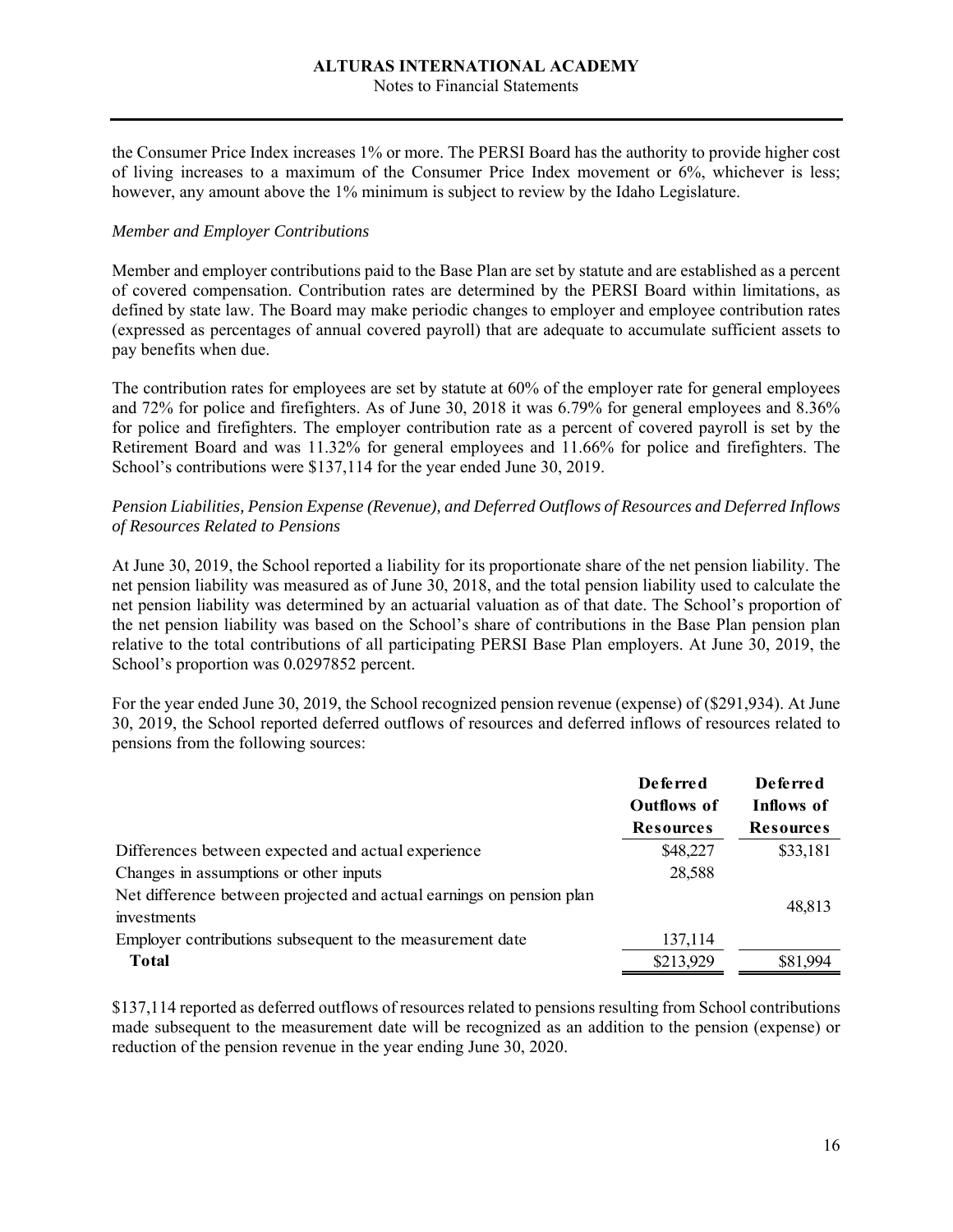Notes to Financial Statements

The average of the expected remaining service lives of all employees that are provided with pensions through the System (active and inactive employees) determined at July 1, 2017 the beginning of the measurement period ended June 30, 2018 is 4.9 and 5.5 for the measurement period June 30, 2018. Other amounts reported as deferred outflows of resources and deferred inflows of resources related to pensions will be recognized in pension (expense) revenue as follows:

| Year         |             |
|--------------|-------------|
| <b>Ended</b> |             |
| 6/30/20      | \$35,712    |
| 6/30/21      | 4,208       |
| 6/30/22      | (36,001)    |
| 6/30/23      | (9,099)     |
| <b>Total</b> | $(\$5,180)$ |
|              |             |

#### *Actuarial Assumptions*

Valuations are based on actuarial assumptions, the benefit formulas, and employee groups. Level percentages of payroll normal costs are determined using the Entry Age Normal Cost Method. Under the Entry Age Normal Cost Method, the actuarial present value of the projected benefits of each individual included in the actuarial valuation is allocated as a level percentage of each year's earnings of the individual between entry age and assumed exit age. The Base Plan amortizes any unfunded actuarial accrued liability based on a level percentage of payroll. The maximum amortization period for the Base Plan permitted under Section 59-1322, Idaho Code, is 25 years.

The total pension liability in the June 30, 2018 actuarial valuation was determined using the following actuarial assumptions, applied to all periods included in the measurement:

| Inflation                  | 3.25%                             |
|----------------------------|-----------------------------------|
| Salary increases           | $4.25 - 10.00\%$                  |
| Salary inflation           | 3.75%                             |
| Investment rate of return  | 7.10%, net of investment expenses |
| Cost-of-living adjustments | $1\%$                             |

Mortality rates were based on the  $RP - 2000$  combined table for healthy males or females as appropriate with the following offsets:

- Set back 3 years for teachers
- No offset for male fire and police
- Forward one year for female fire and police
- Set back one year for all general employees and all beneficiaries

An experience study was performed for the period July 1, 2007 through June 30, 2013 which reviewed all economic and demographic assumptions other than mortality. Mortality and all economic assumptions were studied in 2014 for the period from July 1, 2009 through June 30, 2013. The total pension liability as of June 30, 2018 is based on the results of an actuarial valuation date of July 1, 2018.

The long-term expected rate of return on pension plan investments was determined using the building block approach and a forward-looking model in which best estimate ranges of expected future real rates of return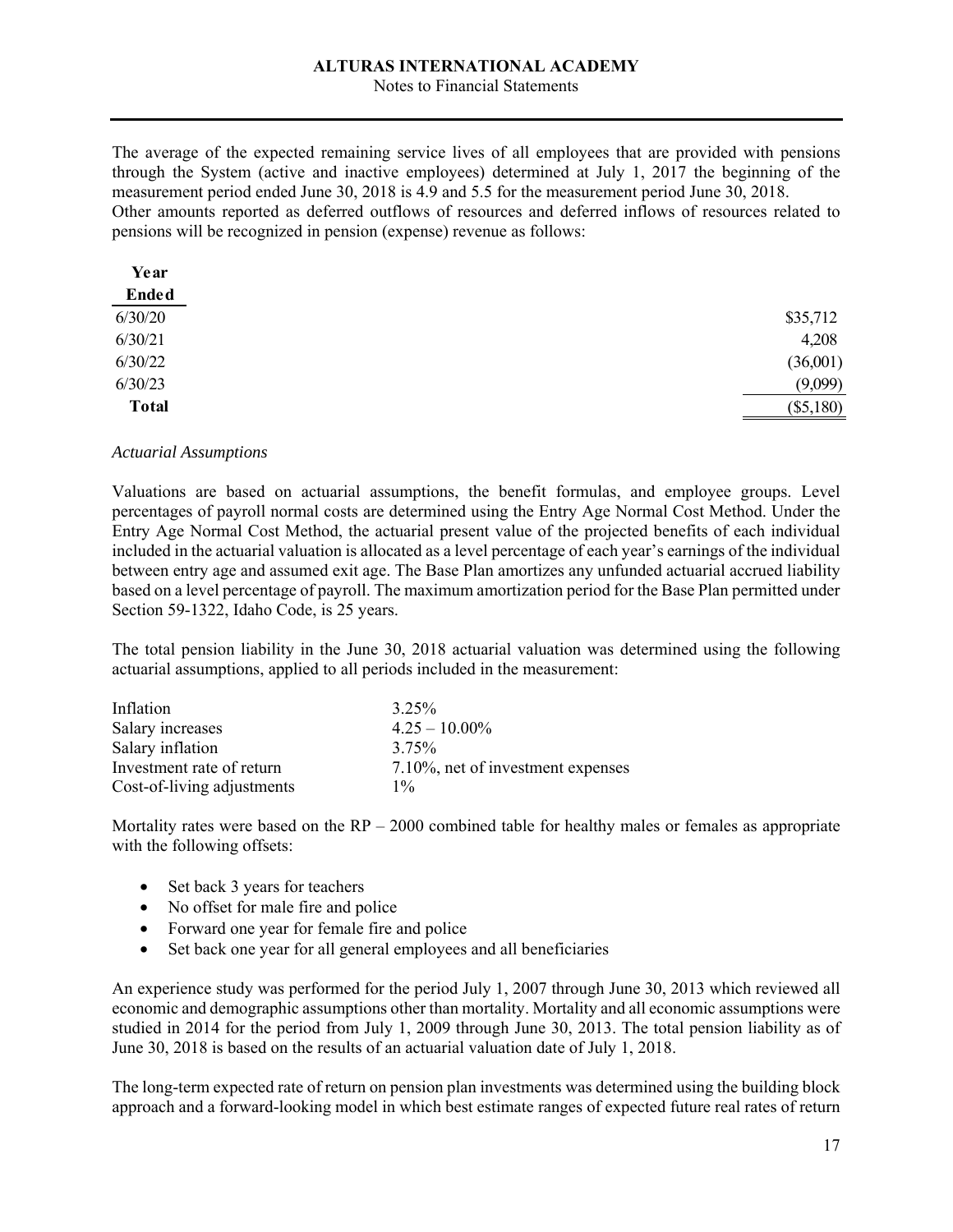#### Notes to Financial Statements

(expected returns, net of pension plan investment expense and inflation) are developed for each major asset class. These ranges are combined to produce the long-term expected rate of return by weighing the expected future real rates of return by the target asset allocation percentage and by adding expected inflation.

Even though history provides a valuable perspective for setting the investment return assumption, the System relies primarily on an approach which builds upon the latest capital market assumptions. Specifically, the System uses consultants, investment managers and trustees to develop capital market assumptions in analyzing the System's asset allocation. The assumptions and the System's formal policy for asset allocation are shown below. The formal asset allocation policy is somewhat more conservative than the current allocation of System's assets.

The best-estimate range for the long-term expected rate of return is determined by adding expected inflation to expected long-term real returns and reflecting expected volatility and correlation. The capital market assumptions are as of January 1, 2017.

|                                                                                                                                                                                                                                                                                                                    |                 | <b>Capital Market Assumptions</b> |                  |                  |
|--------------------------------------------------------------------------------------------------------------------------------------------------------------------------------------------------------------------------------------------------------------------------------------------------------------------|-----------------|-----------------------------------|------------------|------------------|
|                                                                                                                                                                                                                                                                                                                    | <b>Expected</b> | <b>Expected</b>                   | <b>Strategic</b> | <b>Strategic</b> |
| <b>Asset Class</b>                                                                                                                                                                                                                                                                                                 | Return*         | <b>Risk</b>                       | <b>Normal</b>    | <b>Ranges</b>    |
| Equities                                                                                                                                                                                                                                                                                                           |                 |                                   | 70%              | $66\% - 77\%$    |
| <b>Broad Domestic Equities</b>                                                                                                                                                                                                                                                                                     | 9.15%           | 19.00%                            | 55%              | $50\% - 65\%$    |
| International                                                                                                                                                                                                                                                                                                      | 9.25%           | 20.20%                            | 15%              | $10\% - 20\%$    |
| Fixed Income                                                                                                                                                                                                                                                                                                       | 3.05%           | 3.75%                             | $30\%$           | $23\% - 33\%$    |
| Cash                                                                                                                                                                                                                                                                                                               | 2.25%           | $0.90\%$                          | $0\%$            | $0\% - 5\%$      |
|                                                                                                                                                                                                                                                                                                                    |                 |                                   | <b>Expected</b>  |                  |
|                                                                                                                                                                                                                                                                                                                    | <b>Expected</b> | <b>Expected</b>                   | Real             | <b>Expected</b>  |
| <b>Total Fund</b>                                                                                                                                                                                                                                                                                                  | Return*         | Inflation                         | <b>Return</b>    | <b>Risk</b>      |
| Actuary                                                                                                                                                                                                                                                                                                            | 7.00%           | 3.25%                             | 3.75%            | N/A              |
| Portfolio                                                                                                                                                                                                                                                                                                          | 6.58%           | 2.25%                             | 4.33%            | 12.67%           |
| $\sqrt{2}$ $\sqrt{1}$ $\sqrt{1}$ $\sqrt{1}$ $\sqrt{1}$ $\sqrt{1}$ $\sqrt{1}$ $\sqrt{1}$ $\sqrt{1}$ $\sqrt{1}$ $\sqrt{1}$ $\sqrt{1}$ $\sqrt{1}$ $\sqrt{1}$ $\sqrt{1}$ $\sqrt{1}$ $\sqrt{1}$ $\sqrt{1}$ $\sqrt{1}$ $\sqrt{1}$ $\sqrt{1}$ $\sqrt{1}$ $\sqrt{1}$ $\sqrt{1}$ $\sqrt{1}$ $\sqrt{1}$ $\sqrt{1}$ $\sqrt{1$ |                 |                                   |                  |                  |

\*Expected arithmetic return net of fees and expenses

| <b>Actuarial Assumptions</b>                                            |          |
|-------------------------------------------------------------------------|----------|
| Assumed Inflation - Mean                                                | $3.25\%$ |
| Assumed Inflation - Standard Deviation                                  | $2.00\%$ |
| Portfolio Arithmetic Mean Return                                        | 8.42%    |
| Portfolio Long-Term Expected Geometric Rate of Return                   | 7.50%    |
| Assumed Investment Expenses                                             | 0.40%    |
| Long-Term Expected Geometric Rate of Return, Net of Investment Expenses | 7.10%    |

#### *Discount Rate*

The discount rate used to measure the total pension liability was 7.10%. The projection of cash flows used to determine the discount rate assumed that contributions from plan members will be made at the current contribution rate. Based on these assumptions, the pension plans' net position was projected to be available to make all projected future benefit payments of current plan members. Therefore, the long-term expected rate of return on pension plan investments was applied to all periods of projected benefit payments to determine the total pension liability. The long-term expected rate of return was determined net of pension plan investment expense but without reduction for pension plan administrative expense.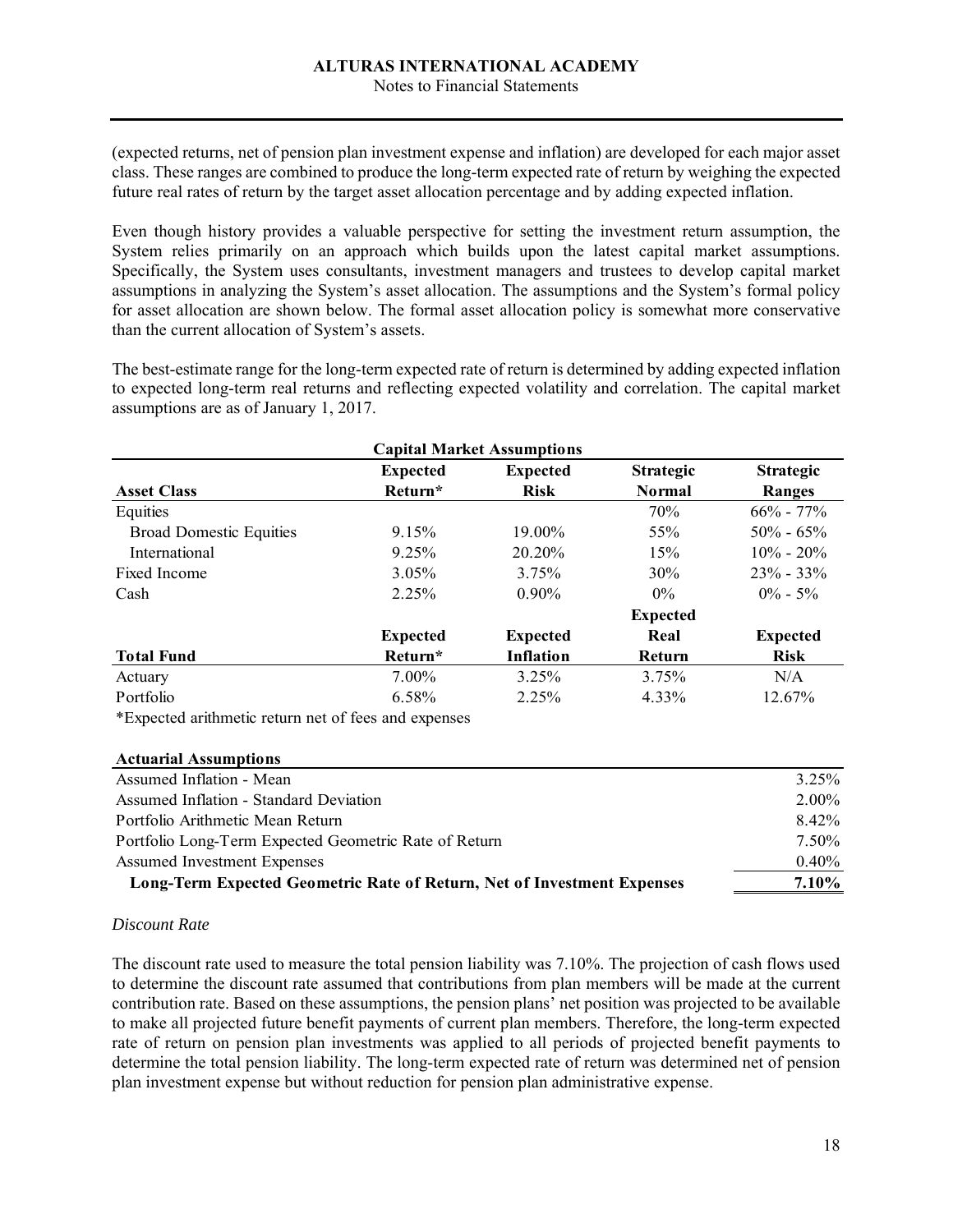*Sensitivity of the School's proportionate share of the net pension liability to changes in the discount rate*.

The following presents the School's proportionate share of the net pension liability calculated using the discount rate of 7.10 percent, as well as what the School's proportionate share of the net pension liability would be if it were calculated using a discount rate that is 1-percentage-point lower (6.10 percent) or 1 percentage-point higher (8.10 percent) than the current rate:

|                                                           | <b>Current</b> |                                       |             |
|-----------------------------------------------------------|----------------|---------------------------------------|-------------|
|                                                           |                | 1% Decrease Discount Rate 1% Increase |             |
|                                                           | $(6.10\%)$     | $(7.10\%)$                            | $(8.10\%)$  |
| School's proportionate share of the net pension liability |                |                                       |             |
| (asset)                                                   | \$1,099,760    | \$439,337                             | (\$107,520) |

#### *Pension plan fiduciary net position*

Detailed information about the pension plan's fiduciary net position is available in the separately issued PERSI financial report.

PERSI issues a publicly available financial report that includes financial statements and the required supplementary information for PERSI. That report may be obtained on the PERSI website at www.persi.idaho.gov.

#### *Impacts on the School's net position*

Depending on the annual performance of the Base Plan and the various non-financial factors that affect the collective Base Plan net pension liability (as described above), the School may periodically experience a deficit in its net position. This can occur as a result of recording the School's allocable portion of the net pension liability which is an estimated liability that changes substantially from year to year depending on the factors described above but does not currently require cash outflows. As the net pension liability of the Base Plan is closely monitored by PERSI's board (who makes changes to the contribution rates and other terms of the Base Plan whenever deemed necessary), such deficits are not deemed to be of substantial concern.

#### **G. INTERFUND BALANCES AND TRANSFERS**

Interfund balances at year end consist of the following:

|             |           | Due From Fund |          |  |
|-------------|-----------|---------------|----------|--|
|             | Child     | Nonmajor      |          |  |
|             | Nutrition | Governmental  | Total    |  |
| Due To Fund |           |               |          |  |
| General     | \$53      | \$99,512      | \$99,565 |  |
| Total       | \$53      | \$99,512      | \$99,565 |  |

These interfund balances resulted from the time lag between when expenditures are incurred in a fund and when the fund is reimbursed for such expenditures.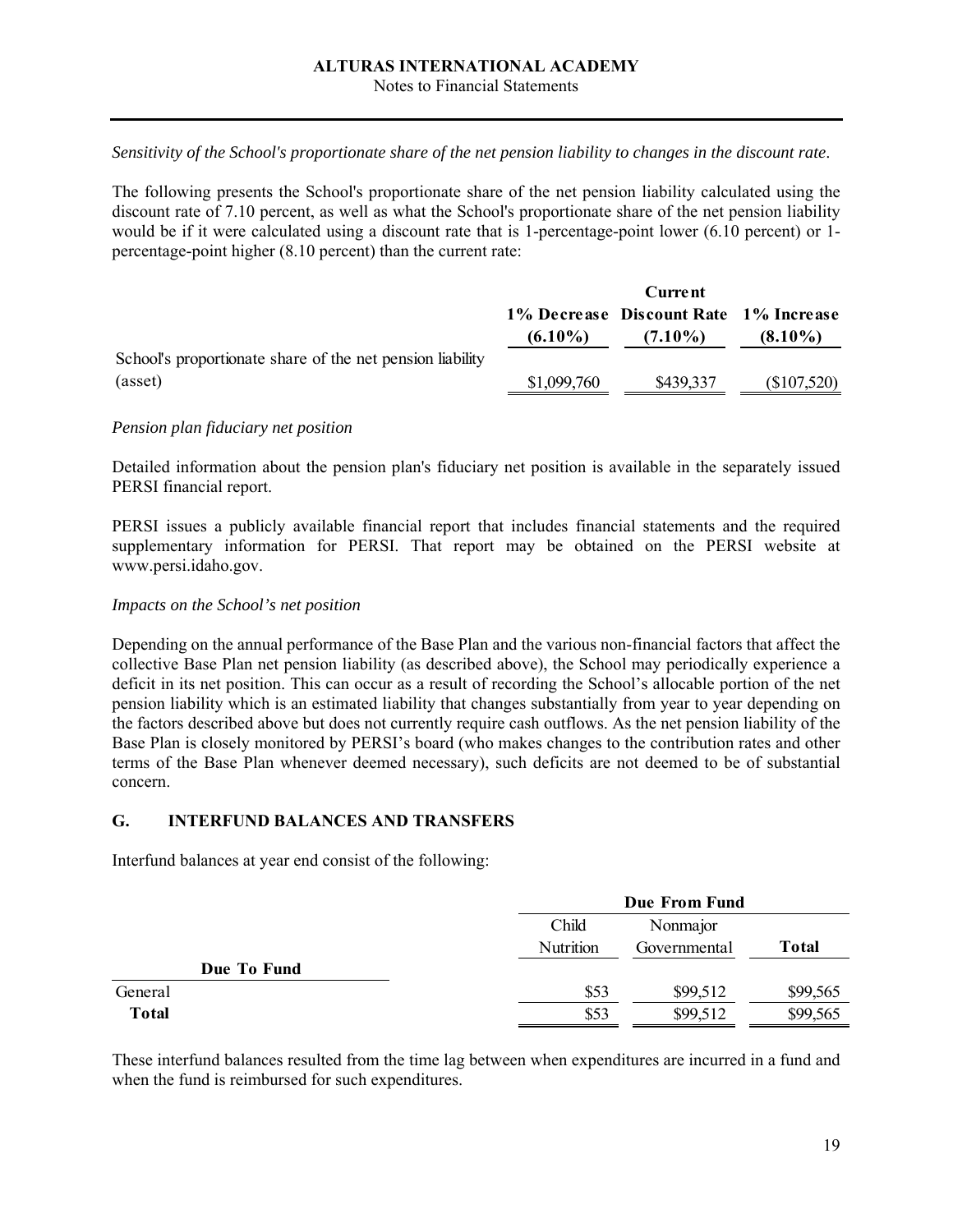Notes to Financial Statements

Interfund transfers during the year consist of the following:

| Fund                   | Transfer In | <b>Transfer Out</b> | <b>Purpose</b> |
|------------------------|-------------|---------------------|----------------|
| General                |             | \$19,081            | Support        |
| <b>Child Nutrition</b> | \$19,081    |                     | Support        |
| Total                  | \$19,081    | \$19,081            |                |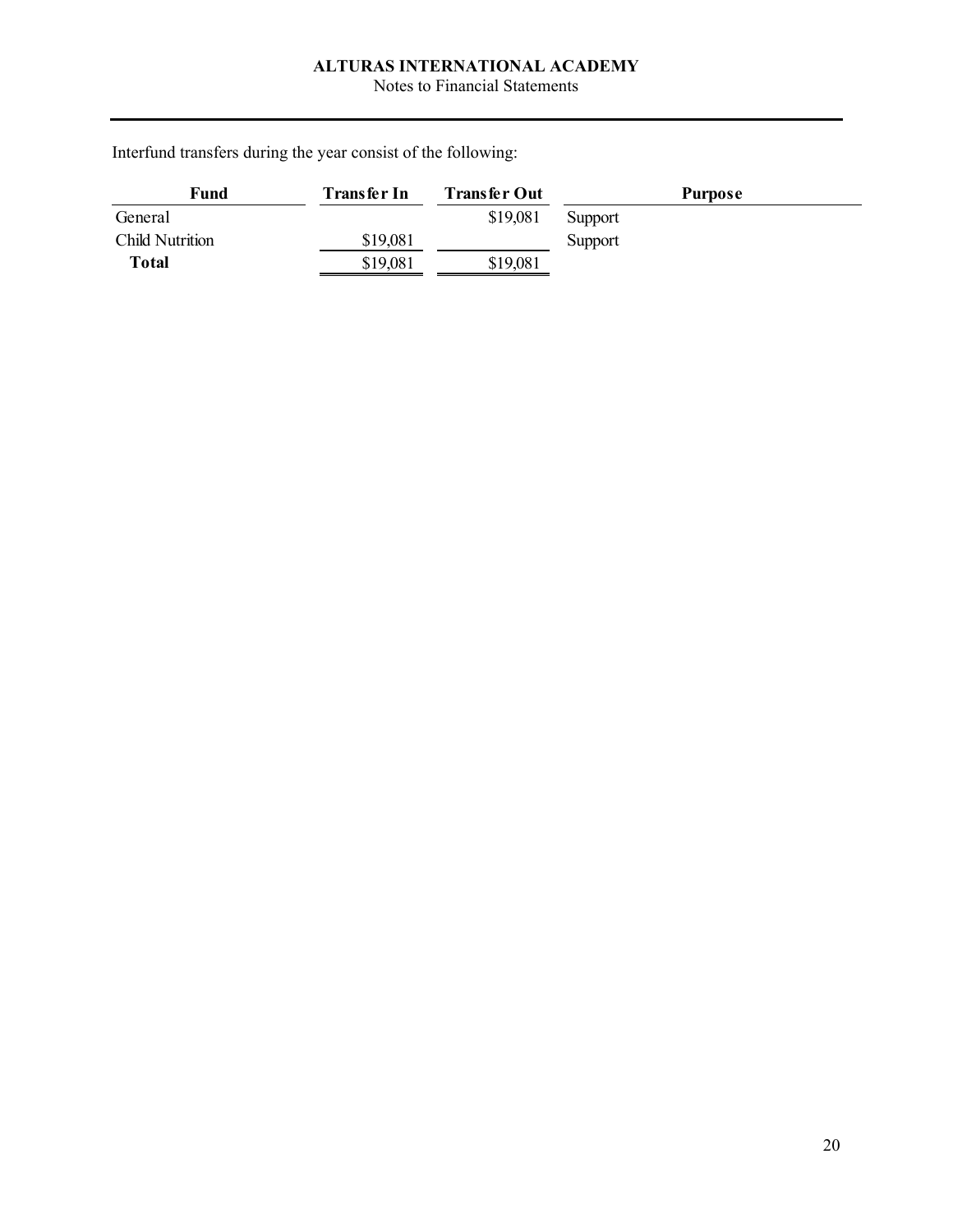# Budgetary Comparison Schedule - General and Major Special Revenue Funds Year Ended June 30, 2019

|                                             |                  | <b>Budgeted Amounts</b><br>(GAAP Basis) |                                 | <b>Final Budget</b><br>Variance<br><b>Positive</b> |
|---------------------------------------------|------------------|-----------------------------------------|---------------------------------|----------------------------------------------------|
| <b>General Fund</b>                         | Original         | Final                                   | <b>Actual</b><br><b>Amounts</b> | (Negative)                                         |
| <b>Revenues</b>                             |                  |                                         |                                 |                                                    |
| Local Revenue                               | \$0              | \$245,250                               | \$248,437                       | \$3,187                                            |
| <b>State Revenue</b>                        | 2,714,160        | 2,694,682                               | 2,694,138                       | (544)                                              |
| <b>Federal Revenue</b>                      | 0                | $\mathbf{0}$                            | $\boldsymbol{0}$                | 0                                                  |
| <b>Total Revenues</b>                       | 2,714,160        | 2,939,932                               | 2,942,575                       | 2,643                                              |
| <b>Expenditures</b>                         |                  |                                         |                                 |                                                    |
| <b>Instructional Programs</b>               |                  |                                         |                                 |                                                    |
| <b>Elementary School</b>                    | 1,479,187        | 1,479,187                               | 1,534,449                       | (55,262)                                           |
| Secondary School                            | $\theta$         | $\mathbf{0}$                            | $\boldsymbol{0}$                | $\Omega$                                           |
| Special Education                           | 68,334           | 107,822                                 | 90,131                          | 17,691                                             |
| School Activity                             | 5,700            | 1,800                                   | 4,931                           | (3, 131)                                           |
| <b>Support Service Programs</b>             |                  |                                         |                                 |                                                    |
| <b>Special Education Support Services</b>   | $\boldsymbol{0}$ | $\boldsymbol{0}$                        | 217                             | (217)                                              |
| Instruction Improvement                     | $\theta$         | $\theta$                                | 2,897                           | (2,897)                                            |
| <b>Educational Media</b>                    | $\theta$         | $\theta$                                | 203                             | (203)                                              |
| Board of Education                          | 5,700            | 5,700                                   | 5,475                           | 225                                                |
| District Administration                     | 5,400            | 15,300                                  | 14,633                          | 667                                                |
| School Administration                       | 373,635          | 360,185                                 | 359,119                         | 1,066                                              |
| <b>Business Operation</b>                   | 39,000           | 39,000                                  | 39,000                          | $\mathbf{0}$                                       |
| <b>Buildings - Care</b>                     | 63,000           | 91,000                                  | 101,579                         | (10, 579)                                          |
| Maintenance - Student Occupied              | 536,000          | 586,000                                 | 588,209                         | (2,209)                                            |
| Maintenance - Grounds                       | 9,900            | 3,900                                   | 5,812                           | (1, 912)                                           |
| Pupil-To-School Transportation              | 210,000          | 140,000                                 | 139,835                         | 165                                                |
| Non-Instructional Programs                  |                  |                                         |                                 |                                                    |
| <b>Child Nutrition</b>                      | $\boldsymbol{0}$ | $\boldsymbol{0}$                        | $\boldsymbol{0}$                | $\mathbf{0}$                                       |
| Capital Assets - Student Occupied           | $\theta$         | $\mathbf{0}$                            | $\overline{0}$                  | $\mathbf{0}$                                       |
| <b>Total Expenditures</b>                   | 2,795,856        | 2,829,894                               | 2,886,490                       | (56, 596)                                          |
| <b>Excess (Deficiency) of Revenues</b>      |                  |                                         |                                 |                                                    |
| <b>Over Expenditures</b>                    | (81,696)         | 110,038                                 | 56,085                          | (53, 953)                                          |
| <b>Other Financing Sources (Uses)</b>       |                  |                                         |                                 |                                                    |
| Transfers In                                | 200,000          | $\mathbf{0}$                            | $\boldsymbol{0}$                | $\mathbf{0}$                                       |
| <b>Transfers Out</b>                        | $\theta$         | (10,000)                                | (19,081)                        | $(9,081)$ *                                        |
| <b>Total Other Financing Sources (Uses)</b> | 200,000          | (10,000)                                | (19,081)                        | (9,081)                                            |
| <b>Net Change in Fund Balances</b>          | 118,304          | 100,038                                 | 37,004                          | (63, 034)                                          |
| <b>Fund Balances - Beginning</b>            | $\theta$         | 346,551                                 | 346,551                         | $\Omega$                                           |
| <b>Fund Balances - Ending</b>               | \$118,304        | \$446,589                               | \$383,555                       | ( \$63, 034)                                       |
|                                             |                  |                                         |                                 |                                                    |

*\*Total expenditures (over) under appropriations.* (\$65,677)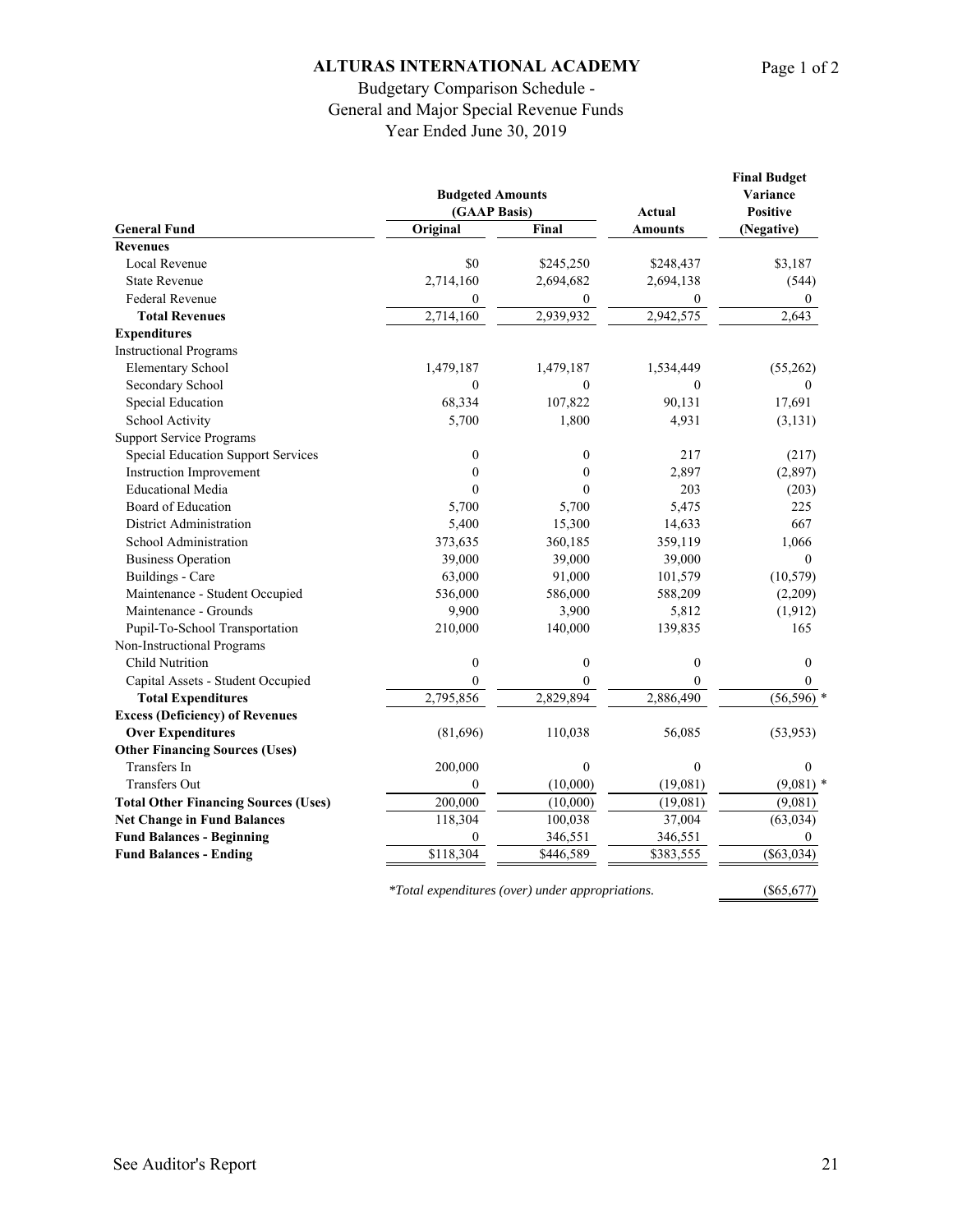# Budgetary Comparison Schedule - General and Major Special Revenue Funds Year Ended June 30, 2019

|                                             | <b>Budgeted Amounts</b> |          |          | <b>Final Budget</b><br>Variance |
|---------------------------------------------|-------------------------|----------|----------|---------------------------------|
|                                             | (GAAP Basis)            |          | Actual   | <b>Positive</b>                 |
| <b>Child Nutrition Fund</b>                 | Original                | Final    | Amounts  | (Negative)                      |
| <b>Revenues</b>                             |                         |          |          |                                 |
| Local Revenue                               | \$40,000                | \$31,000 | \$30,989 | $($ \$11)                       |
| <b>Federal Revenue</b>                      | 0                       | $\theta$ | $\theta$ | $\theta$                        |
| <b>Total Revenues</b>                       | 40,000                  | 31,000   | 30,989   | (11)                            |
| <b>Expenditures</b>                         |                         |          |          |                                 |
| Non-Instructional Programs                  |                         |          |          |                                 |
| Child Nutrition                             | 40,000                  | 41,000   | 50,070   | (9,070)                         |
| <b>Total Expenditures</b>                   | 40,000                  | 41,000   | 50,070   | $(9,070)$ *                     |
| <b>Excess (Deficiency) of Revenues</b>      |                         |          |          |                                 |
| <b>Over Expenditures</b>                    | $\boldsymbol{0}$        | (10,000) | (19,081) | (9,081)                         |
| <b>Other Financing Sources (Uses)</b>       |                         |          |          |                                 |
| Transfers In                                | 0                       | 10,000   | 19,081   | 9,081                           |
| <b>Transfers Out</b>                        | 0                       | 0        | 0        | ∗<br>$\theta$                   |
| <b>Total Other Financing Sources (Uses)</b> | 0                       | 10,000   | 19,081   | 9,081                           |
| <b>Net Change in Fund Balances</b>          | 0                       |          | $\Omega$ | $\Omega$                        |
| <b>Fund Balances - Beginning</b>            | 0                       | $^{(1)}$ | 0        | $\theta$                        |
| <b>Fund Balances - Ending</b>               | \$0                     | \$0      | \$0      | \$0                             |
|                                             |                         |          |          |                                 |

*\*Total expenditures (over) under appropriations.* (\$9,070)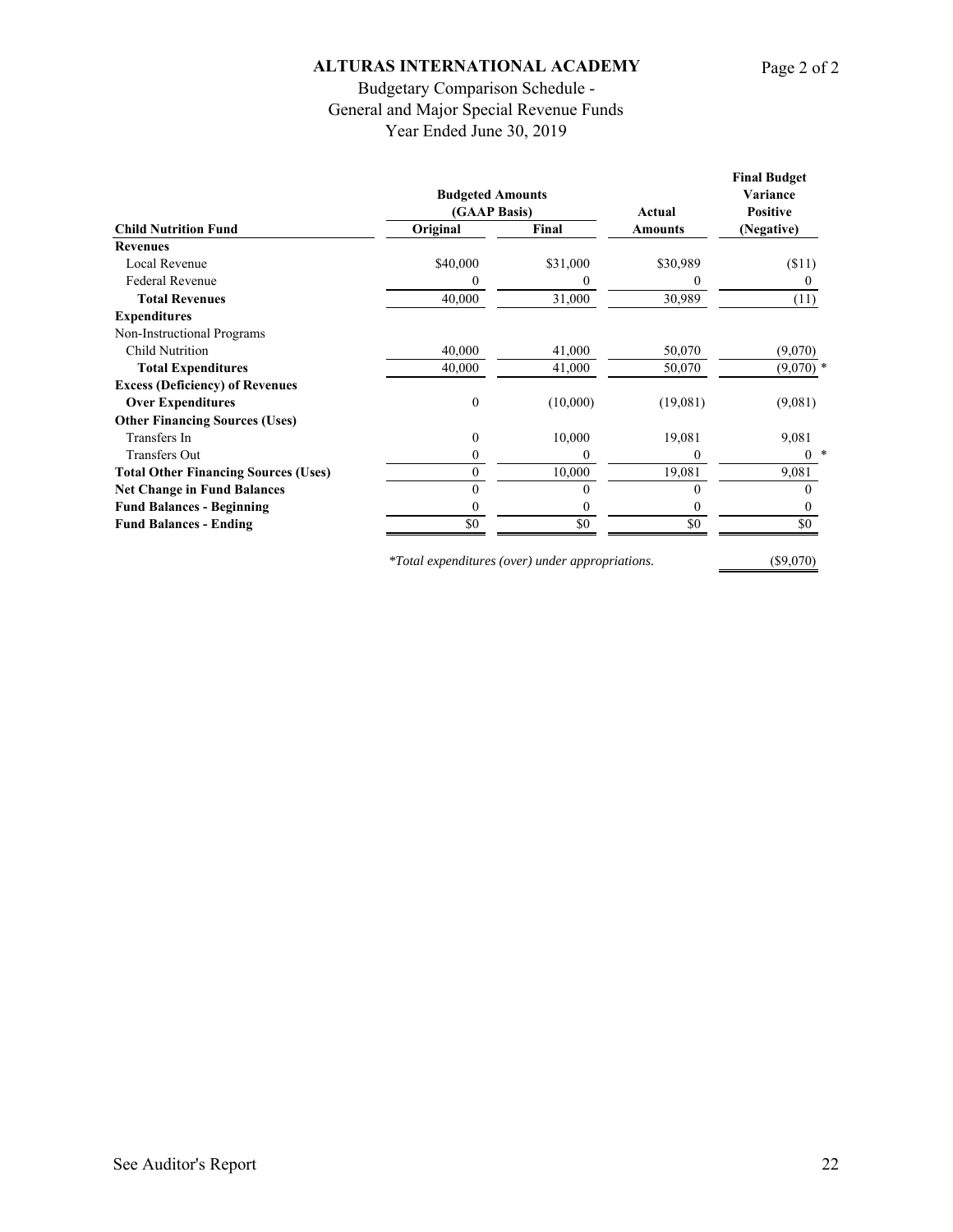# **ALTURAS INTERNATIONAL ACADEMY** Schedule of Employer's Share of Net Pension Liability PERSI - Base Plan Last 10 - Fiscal Years\*

|                                                                                                    | 2018       | 2017       |
|----------------------------------------------------------------------------------------------------|------------|------------|
| School's portion of the net pension liability                                                      | 0.0297852% | 0.0167262% |
| School's proportionate share of the net pension<br>liability                                       | \$439,337  | \$262,907  |
| School's covered payroll                                                                           | \$958,304  | \$519,505  |
| School's proportional share of the net pension<br>liability as a percentage of its covered payroll | 45.85%     | 50.61%     |
| Plan fiduciary net position as a percentage of<br>the total pension liability                      | 91.69%     | 90.68%     |

\*GASB 68 requires ten years of information to be presented in this table. However, until a 10-year trend is compiled, only those years for which information is available will be presented.

Data reported is measured as of June 30.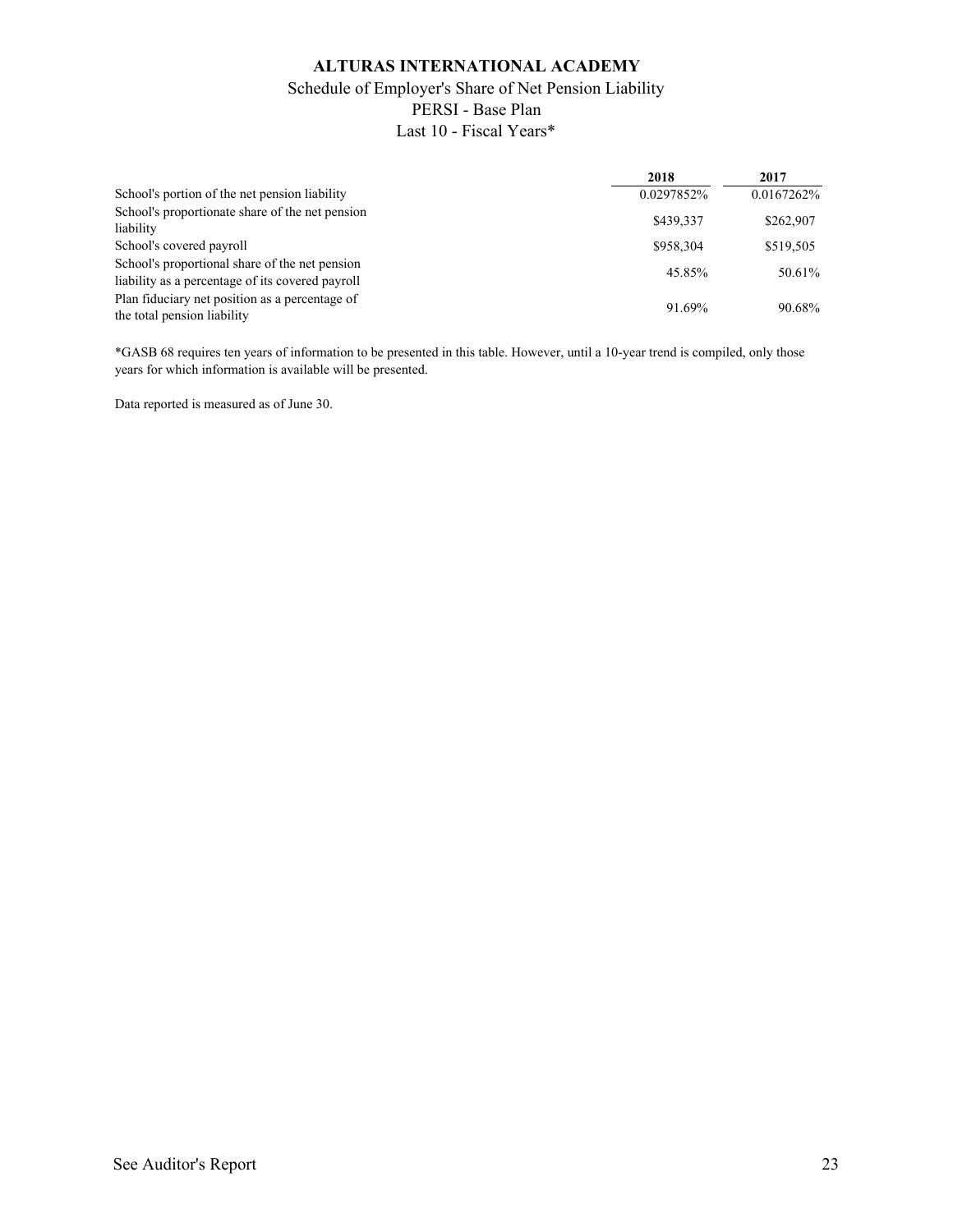# Schedule of Employer Contributions PERSI - Base Plan Last 10 - Fiscal Years\*

|                                                                       | 2019        | 2018      | 2017      |
|-----------------------------------------------------------------------|-------------|-----------|-----------|
| Statutorily required contribution                                     | \$137,114   | \$108,480 | \$58,808  |
| Contributions in relation to the statutorily<br>required contribution | \$137,114   | \$108,480 | \$58,808  |
| Contribution deficiency (excess)                                      | \$0         | SO.       | \$0       |
| School's covered payroll                                              | \$1,211,254 | \$958,304 | \$519,505 |
| Contributions as a percentage of covered<br>payroll                   | 11.32%      | 11.32%    | 11.32%    |

\*GASB 68 requires ten years of information to be presented in this table. However, until a 10-year trend is compiled, only those years for which information is available will be presented.

Data reported is measured as of each year's fiscal year end.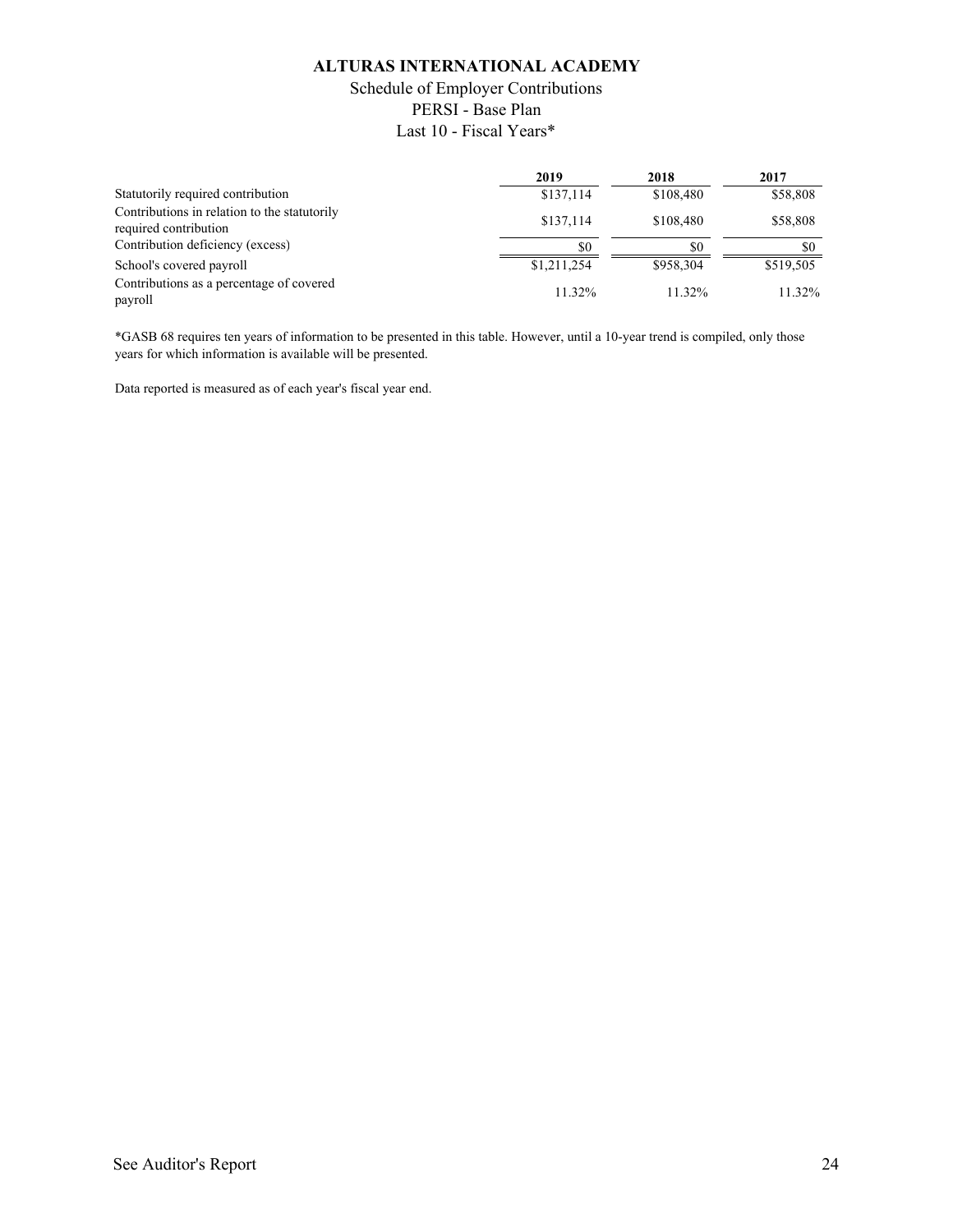# Combining Balance Sheet - Nonmajor Governmental Funds

June 30, 2019

|                                            | <b>Special Revenue Funds</b> |                                  |                                               |                                              |
|--------------------------------------------|------------------------------|----------------------------------|-----------------------------------------------|----------------------------------------------|
|                                            | <b>Technology</b>            | <b>Substance</b><br><b>Abuse</b> | <b>Title I-A</b><br><b>ESSA</b><br><b>IBP</b> | <b>IDEA</b> Part B<br>611 School<br>Age 3-21 |
| <b>Assets</b>                              |                              |                                  |                                               |                                              |
| Cash                                       | \$29,257                     |                                  |                                               |                                              |
| Receivables:                               |                              |                                  |                                               |                                              |
| <b>Local Sources</b>                       |                              |                                  |                                               |                                              |
| <b>State Sources</b>                       |                              |                                  |                                               |                                              |
| <b>Federal Sources</b>                     |                              |                                  | \$30,998                                      | \$58,150                                     |
| Due From Other Funds                       |                              |                                  |                                               |                                              |
| Prepaid Expenditures                       |                              |                                  |                                               |                                              |
| <b>Total Assets</b>                        | \$29,257                     | $\$0$                            | \$30,998                                      | \$58,150                                     |
| <b>Liabilities</b>                         |                              |                                  |                                               |                                              |
| Accounts Payable                           | \$957                        |                                  |                                               | \$1,304                                      |
| Due To Other Funds                         |                              |                                  | \$22,666                                      | 56,846                                       |
| Salaries & Benefits Payable                |                              |                                  |                                               |                                              |
| <b>Unspent Grant Allocation</b>            |                              |                                  | 8,332                                         |                                              |
| <b>Total Liabilities</b>                   | 957                          | $\$0$                            | 30,998                                        | 58,150                                       |
| <b>Fund Balances</b>                       |                              |                                  |                                               |                                              |
| Restricted:                                |                              |                                  |                                               |                                              |
| Special Programs                           | 28,300                       |                                  |                                               |                                              |
| Nonspendable                               |                              |                                  |                                               |                                              |
| Unassigned                                 |                              |                                  |                                               |                                              |
| <b>Total Fund Balances</b>                 | 28,300                       | $\mathbf{0}$                     | $\overline{0}$                                | $\overline{0}$                               |
| <b>Total Liabilities and Fund Balances</b> | \$29,257                     | $\$0$                            | \$30,998                                      | \$58,150                                     |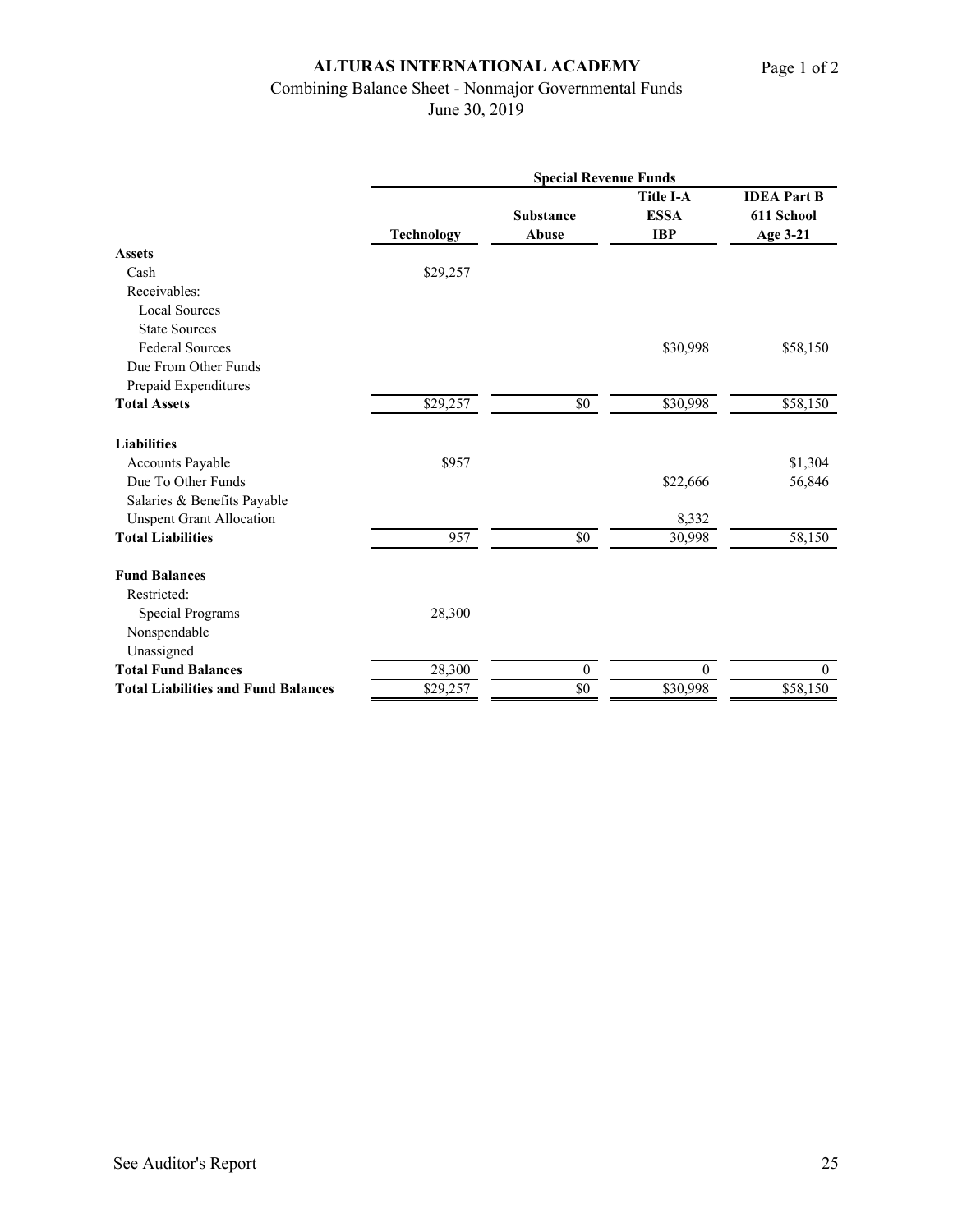# Combining Balance Sheet - Nonmajor Governmental Funds

June 30, 2019

|                                            | <b>Special Revenue Funds</b> |                   |                   |                |  |
|--------------------------------------------|------------------------------|-------------------|-------------------|----------------|--|
|                                            | <b>School</b>                | <b>Title IV-A</b> | <b>Title II-A</b> |                |  |
|                                            | <b>Based</b>                 | <b>ESSA</b>       | <b>ESSA</b>       |                |  |
|                                            | Medicaid                     | <b>SS&amp;AE</b>  | <b>SEI</b>        | <b>Total</b>   |  |
| <b>Assets</b>                              |                              |                   |                   |                |  |
| Cash                                       |                              |                   |                   | \$29,257       |  |
| Receivables:                               |                              |                   |                   |                |  |
| <b>Local Sources</b>                       |                              |                   |                   | $\overline{0}$ |  |
| <b>State Sources</b>                       |                              |                   |                   | $\mathbf{0}$   |  |
| <b>Federal Sources</b>                     |                              | \$20,000          |                   | 109,148        |  |
| Due From Other Funds                       |                              |                   |                   | $\theta$       |  |
| Prepaid Expenditures                       |                              |                   |                   | $\mathbf{0}$   |  |
| <b>Total Assets</b>                        | \$0                          | \$20,000          | \$0               | \$138,405      |  |
| <b>Liabilities</b>                         |                              |                   |                   |                |  |
| <b>Accounts Payable</b>                    |                              |                   |                   | \$2,261        |  |
| Due To Other Funds                         |                              | \$20,000          |                   | 99,512         |  |
| Salaries & Benefits Payable                |                              |                   |                   | $\overline{0}$ |  |
| <b>Unspent Grant Allocation</b>            |                              |                   |                   | 8,332          |  |
| <b>Total Liabilities</b>                   | $\$0$                        | 20,000            | $\$0$             | 110,105        |  |
| <b>Fund Balances</b>                       |                              |                   |                   |                |  |
| Restricted:                                |                              |                   |                   |                |  |
| Special Programs                           |                              |                   |                   | 28,300         |  |
| Nonspendable                               |                              |                   |                   | $\theta$       |  |
| Unassigned                                 |                              |                   |                   | $\mathbf{0}$   |  |
| <b>Total Fund Balances</b>                 | $\boldsymbol{0}$             | $\theta$          | $\mathbf{0}$      | 28,300         |  |
| <b>Total Liabilities and Fund Balances</b> | \$0                          | \$20,000          | \$0               | \$138,405      |  |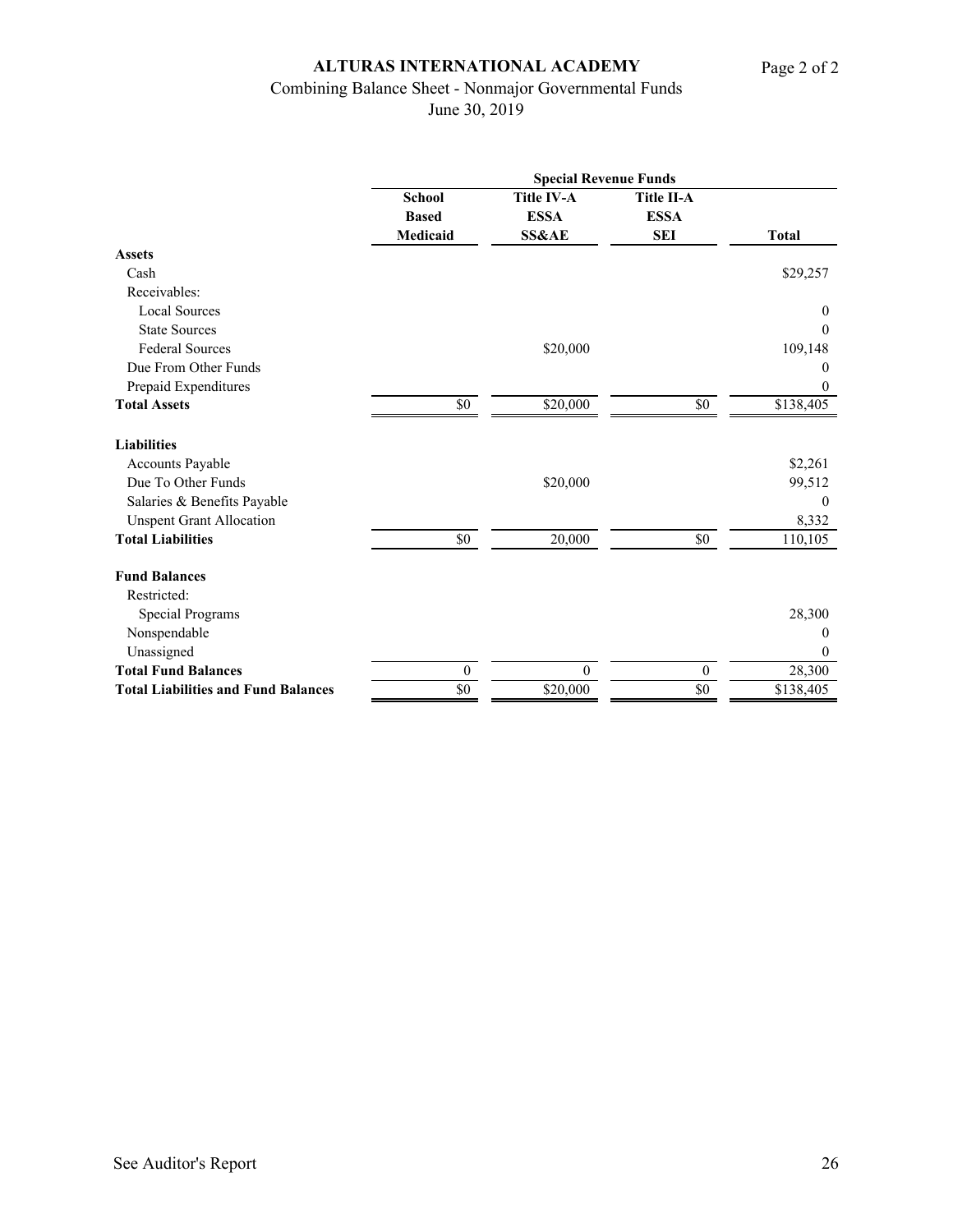# Combining Statement of Revenues, Expenditures, and Changes in Fund Balances - Nonmajor Governmental Funds

Year Ended June 30, 2019

|                                             | <b>Special Revenue Funds</b> |                           |                                               |                                              |
|---------------------------------------------|------------------------------|---------------------------|-----------------------------------------------|----------------------------------------------|
|                                             | <b>Technology</b>            | <b>Substance</b><br>Abuse | <b>Title I-A</b><br><b>ESSA</b><br><b>IBP</b> | <b>IDEA Part B</b><br>611 School<br>Age 3-21 |
| <b>Revenues</b>                             |                              |                           |                                               |                                              |
| Local Revenue                               |                              |                           |                                               |                                              |
| <b>State Revenue</b>                        | \$97,609                     | \$7,116                   |                                               |                                              |
| Federal Revenue                             |                              |                           | \$33,929                                      | \$58,150                                     |
| <b>Total Revenues</b>                       | 97,609                       | 7,116                     | 33,929                                        | 58,150                                       |
| <b>Expenditures</b>                         |                              |                           |                                               |                                              |
| <b>Instructional Programs</b>               |                              |                           |                                               |                                              |
| <b>Elementary School</b>                    | 69,309                       | 7,116                     | 33,929                                        |                                              |
| Secondary School                            |                              |                           |                                               |                                              |
| <b>Special Education</b>                    |                              |                           |                                               | 58,150                                       |
| School Activity                             |                              |                           |                                               |                                              |
| <b>Support Service Programs</b>             |                              |                           |                                               |                                              |
| <b>Special Education Support Services</b>   |                              |                           |                                               |                                              |
| Instruction Improvement                     |                              |                           |                                               |                                              |
| <b>Educational Media</b>                    |                              |                           |                                               |                                              |
| Board of Education                          |                              |                           |                                               |                                              |
| District Administration                     |                              |                           |                                               |                                              |
| School Administration                       |                              |                           |                                               |                                              |
| <b>Business Operation</b>                   |                              |                           |                                               |                                              |
| <b>Buildings - Care</b>                     |                              |                           |                                               |                                              |
| Maintenance - Student Occupied              |                              |                           |                                               |                                              |
| Maintenance - Grounds                       |                              |                           |                                               |                                              |
| Pupil-To-School Transportation              |                              |                           |                                               |                                              |
| Non-Instructional Programs                  |                              |                           |                                               |                                              |
| <b>Child Nutrition</b>                      |                              |                           |                                               |                                              |
| Capital Assets - Student Occupied           |                              |                           |                                               |                                              |
| <b>Total Expenditures</b>                   | 69,309                       | 7,116                     | 33,929                                        | 58,150                                       |
| <b>Excess (Deficiency) of Revenues</b>      |                              |                           |                                               |                                              |
| <b>Over Expenditures</b>                    | 28,300                       | $\boldsymbol{0}$          | $\boldsymbol{0}$                              | $\boldsymbol{0}$                             |
| <b>Other Financing Sources (Uses)</b>       |                              |                           |                                               |                                              |
| Transfers In                                |                              |                           |                                               |                                              |
| <b>Transfers Out</b>                        |                              |                           |                                               |                                              |
| <b>Total Other Financing Sources (Uses)</b> | $\boldsymbol{0}$             | $\boldsymbol{0}$          | 0                                             | $\boldsymbol{0}$                             |
| <b>Net Change in Fund Balances</b>          | 28,300                       | $\overline{0}$            | $\overline{0}$                                | $\boldsymbol{0}$                             |
| <b>Fund Balances - Beginning</b>            | $\boldsymbol{0}$             | $\boldsymbol{0}$          | $\boldsymbol{0}$                              | $\boldsymbol{0}$                             |
| <b>Fund Balances - Ending</b>               | \$28,300                     | $\overline{50}$           | \$0                                           | \$0                                          |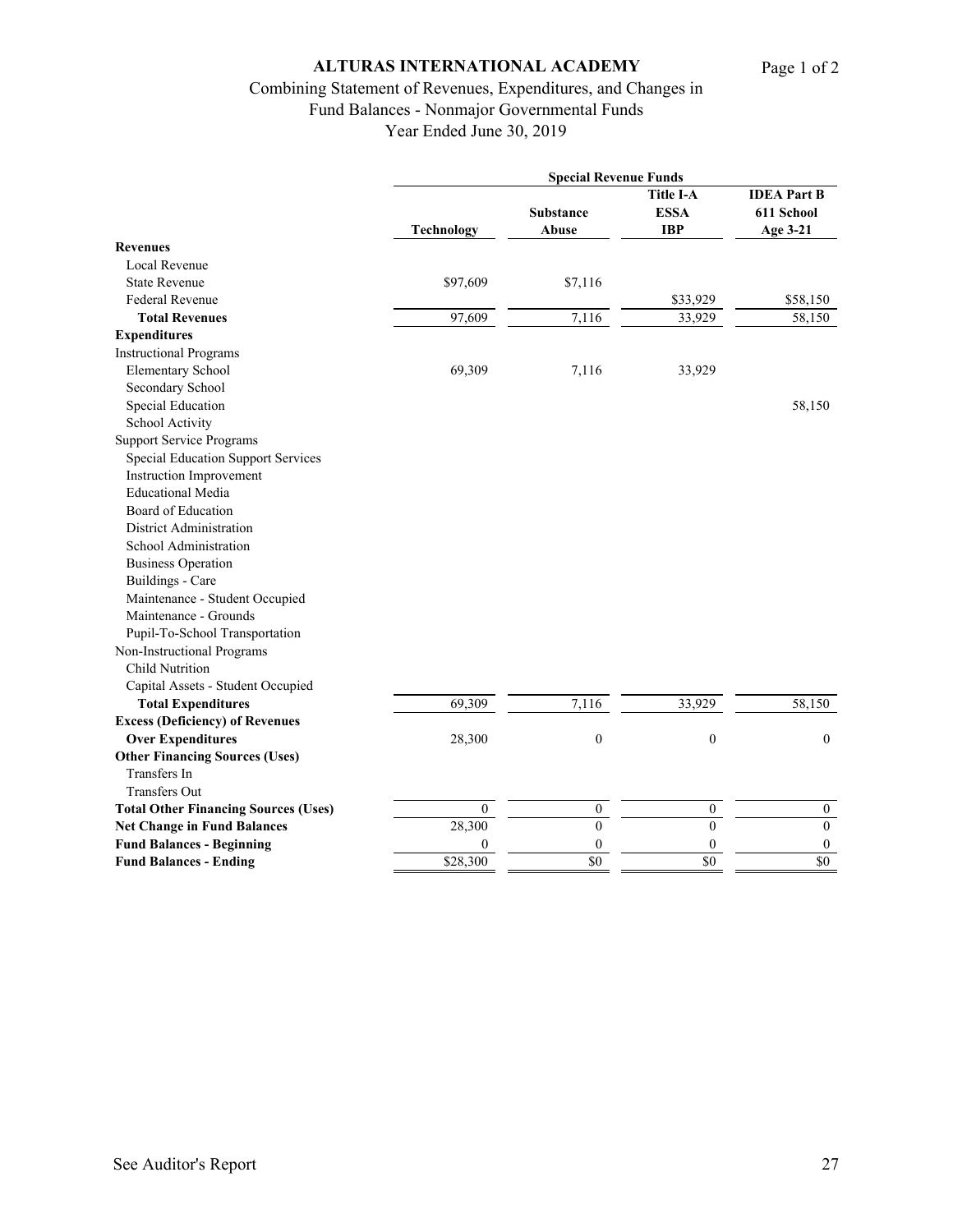# Combining Statement of Revenues, Expenditures, and Changes in

Fund Balances - Nonmajor Governmental Funds

Year Ended June 30, 2019

|                                             |                                    | <b>Special Revenue Funds</b>                  |                                                |                  |
|---------------------------------------------|------------------------------------|-----------------------------------------------|------------------------------------------------|------------------|
|                                             | School<br><b>Based</b><br>Medicaid | Title IV-A<br><b>ESSA</b><br><b>SS&amp;AE</b> | <b>Title II-A</b><br><b>ESSA</b><br><b>SEI</b> | <b>Total</b>     |
|                                             |                                    |                                               |                                                |                  |
|                                             |                                    |                                               |                                                |                  |
| <b>Revenues</b>                             |                                    |                                               |                                                |                  |
| Local Revenue                               |                                    |                                               |                                                | \$0              |
| <b>State Revenue</b>                        |                                    |                                               |                                                | 104,725          |
| <b>Federal Revenue</b>                      | \$750                              | \$20,000                                      | \$8,730                                        | 121,559          |
| <b>Total Revenues</b>                       | 750                                | 20,000                                        | 8,730                                          | 226,284          |
| <b>Expenditures</b>                         |                                    |                                               |                                                |                  |
| <b>Instructional Programs</b>               |                                    |                                               |                                                |                  |
| <b>Elementary School</b>                    |                                    | 20,000                                        |                                                | 130,354          |
| Secondary School                            |                                    |                                               |                                                | $\Omega$         |
| <b>Special Education</b>                    |                                    |                                               |                                                | 58,150           |
| School Activity                             |                                    |                                               |                                                | $\Omega$         |
| <b>Support Service Programs</b>             |                                    |                                               |                                                |                  |
| <b>Special Education Support Services</b>   | 750                                |                                               |                                                | 750              |
| <b>Instruction Improvement</b>              |                                    |                                               | 8,730                                          | 8,730            |
| <b>Educational Media</b>                    |                                    |                                               |                                                | $\mathbf{0}$     |
| Board of Education                          |                                    |                                               |                                                | $\mathbf{0}$     |
| <b>District Administration</b>              |                                    |                                               |                                                | 0                |
| School Administration                       |                                    |                                               |                                                | 0                |
| <b>Business Operation</b>                   |                                    |                                               |                                                | $\mathbf{0}$     |
| <b>Buildings - Care</b>                     |                                    |                                               |                                                | $\mathbf{0}$     |
| Maintenance - Student Occupied              |                                    |                                               |                                                | $\mathbf{0}$     |
| Maintenance - Grounds                       |                                    |                                               |                                                | 0                |
| Pupil-To-School Transportation              |                                    |                                               |                                                | 0                |
| Non-Instructional Programs                  |                                    |                                               |                                                |                  |
| <b>Child Nutrition</b>                      |                                    |                                               |                                                | 0                |
| Capital Assets - Student Occupied           |                                    |                                               |                                                | $\mathbf{0}$     |
| <b>Total Expenditures</b>                   | 750                                | 20,000                                        | 8,730                                          | 197,984          |
| <b>Excess (Deficiency) of Revenues</b>      |                                    |                                               |                                                |                  |
| <b>Over Expenditures</b>                    | $\boldsymbol{0}$                   | $\theta$                                      | $\boldsymbol{0}$                               | 28,300           |
| <b>Other Financing Sources (Uses)</b>       |                                    |                                               |                                                |                  |
| Transfers In                                |                                    |                                               |                                                | $\mathbf{0}$     |
| <b>Transfers Out</b>                        |                                    |                                               |                                                | $\overline{0}$   |
| <b>Total Other Financing Sources (Uses)</b> | $\boldsymbol{0}$                   | $\boldsymbol{0}$                              | $\boldsymbol{0}$                               | $\overline{0}$   |
| <b>Net Change in Fund Balances</b>          | $\theta$                           | $\theta$                                      | $\theta$                                       | 28,300           |
| <b>Fund Balances - Beginning</b>            | $\mathbf{0}$                       | $\theta$                                      | $\mathbf{0}$                                   | $\boldsymbol{0}$ |
| <b>Fund Balances - Ending</b>               | \$0                                | \$0                                           | \$0                                            | \$28,300         |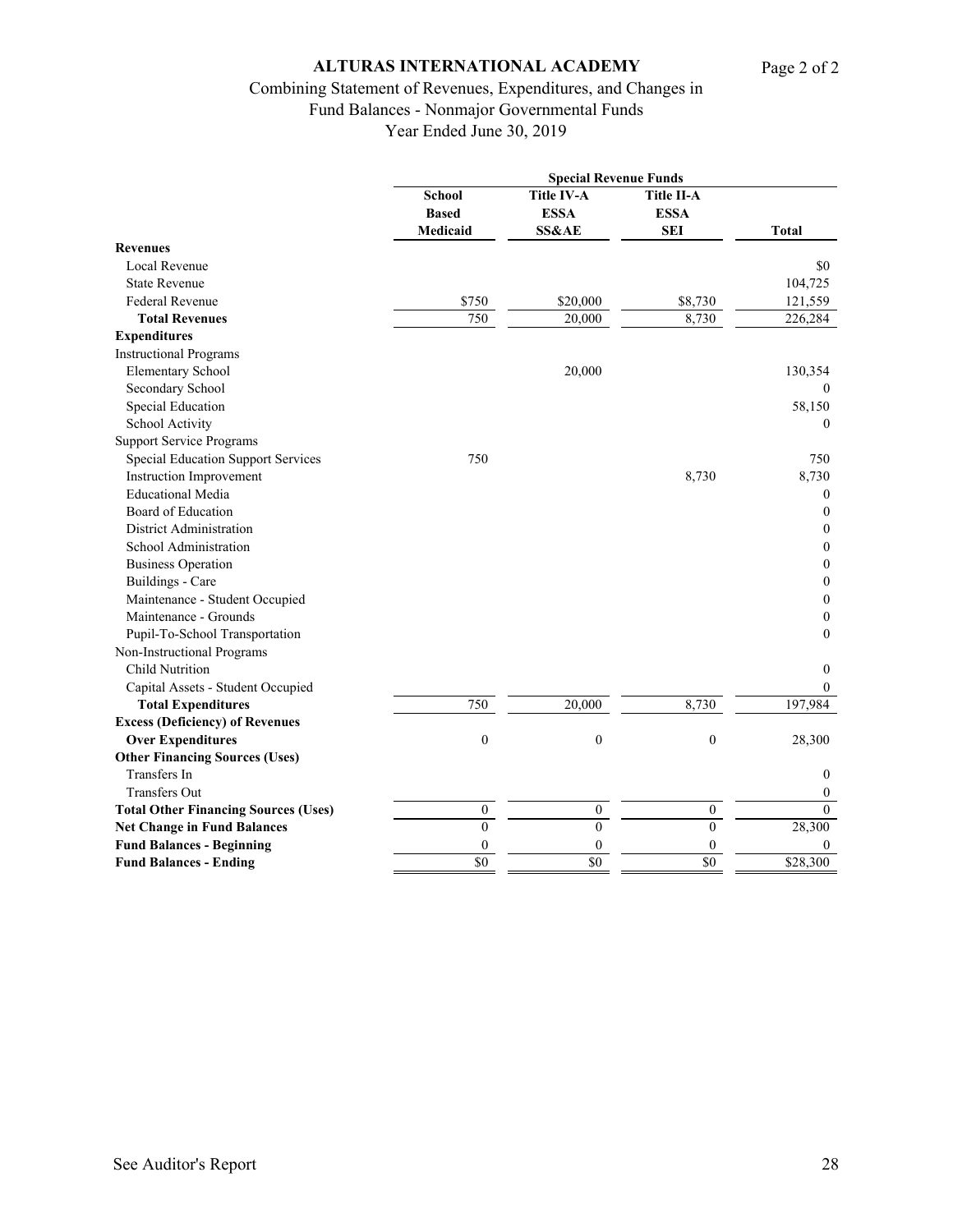

#### **Independent Auditor's Report on Internal Control Over Financial Reporting and on Compliance and Other Matters Based on an Audit of Financial Statements Performed in Accordance With** *Government Auditing Standards*

Board of Directors Alturas International Academy

We have audited, in accordance with the auditing standards generally accepted in the United States of America and the standards applicable to financial audits contained in *Government Auditing Standards* issued by the Comptroller General of the United States, the financial statements of the governmental activities, each major fund, and the aggregate remaining fund information of the Alturas International Academy (the School), as of and for the year ended June 30, 2019, and the related notes to the financial statements, which collectively comprise the School's basic financial statements, and have issued our report thereon dated August 23, 2019.

#### **Internal Control Over Financial Reporting**

In planning and performing our audit of the financial statements, we considered the School's internal control over financial reporting (internal control) to determine the audit procedures that are appropriate in the circumstances for the purpose of expressing our opinions on the financial statements, but not for the purpose of expressing an opinion on the effectiveness of the School's internal control. Accordingly, we do not express an opinion on the effectiveness of the School's internal control.

A *deficiency in internal control* exists when the design or operation of a control does not allow management or employees, in the normal course of performing their assigned functions, to prevent, or detect and correct, misstatements on a timely basis. A *material weakness* is a deficiency, or combination of deficiencies, in internal control, such that there is a reasonable possibility that a material misstatement of the entity's financial statements will not be prevented, or detected and corrected on a timely basis. A *significant deficiency* is a deficiency, or a combination of deficiencies, in internal control that is less severe than a material weakness, yet important enough to merit attention by those charged with governance.

Our consideration of internal control over financial reporting was for the limited purpose described in the first paragraph of this section and was not designed to identify all deficiencies in internal control that might be material weaknesses or significant deficiencies. Given these limitations, during our audit we did not identify any deficiencies in internal control that we consider to be material weaknesses. However, material weaknesses may exist that have not been identified.

#### **Compliance and Other Matters**

As part of obtaining reasonable assurance about whether the School's financial statements are free of material misstatement, we performed tests of its compliance with certain provisions of laws, regulations, contracts, and grant agreements, noncompliance with which could have a direct and material effect on the determination of financial statement amounts. However, providing an opinion on compliance with those provisions was not an objective of our audit, and accordingly, we do not express such an opinion. The